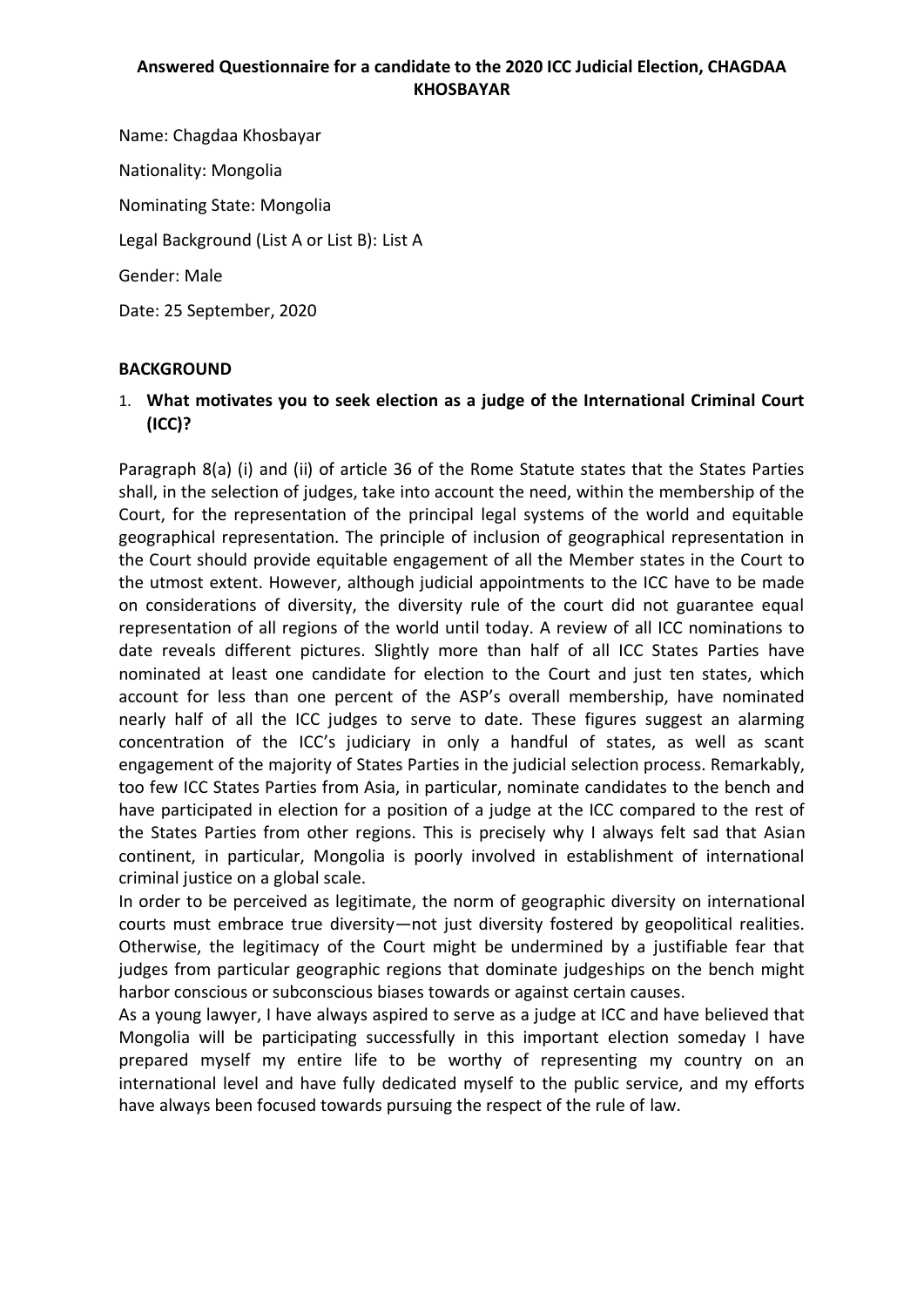My lifetime professional experience of working in the positions of advocate, investigating prosecutor, and as a judge in all instances of judiciary, including extensive practice in managing the most serious, complex cases in Mongolia, gives me the right to believe that I am sufficiently qualified to fulfill specific requirements reflected in the Rome Statute. Apart from my professional capacity, I am ready to bring all my energy and devotion to contribute to the final goal – to meeting the expectations of the international community and affirming that the establishment of the ICC was worth the efforts and costs. In this respect, I am confident that I can make a significant contribution to the work of the ICC.

### 2. **What do you believe are the most important challenges and achievements of the ICC in its first 18 years?**

In 18 years since the Rome Statute's entry into force, the ICC has been confronted unprecedented challenges that needed to be honestly addressed. From a strong criticism that the ICC is unduly affected by the political mandate of nations, the string of acquittals, dismissed charges, contraversial decisions of ICC chambers and lengthy proceedings to a continued lack of prosecutions outside the African continent and concerns about its limited impact in investigations of alleged crimes committed by nationals of powerful state or non-state actors, lastly, lack of solution for speedier and more efficient criminal proceedings, the Court has struggled to meet the promise that attended its creation.

Firstly, I believe that the one of the most serious challenges following after the ICC since its establishment until today was freedom from political influence. The ICC is operating in a highly political environment, making the independence of the ICC from political pressure very important. Considering the fact that the Court still lacks competent protection from political influence, ICC is capable of being used as a machine in a truly political purpose through unjust prosecution of some leaders of some states.

Also, a growing number of acquittals, dismissed charges and controversial judicial decisions have underscored what appears to be a bench caught up in an infighting and mutual distrust. These developments have led some jurists, scholars and representatives of non-governmental organizations who follow the Court closely to highlight there are signs of a lack of collegiality within the ICC judiciary itself, as well as a climate of rivalry between the judges, and, put more bluntly, there is a "judicial meltdown" at the Court.

Eightneen years since its establishment, the ICC should be a robust just, faire and effective institution; well-placed to meet the challenges that will inevitably arise when it investigates the allegations of crimes committed by powerful state or non-state actors.

The independence of the Court as an institution is particularly relevant when it comes to the selection of situations that are to be investigated and brought to trial. The ICC's focus should move from African cases in the future, and it is obvious that the ICC is currently doing this. In recent years, the ICC opened several investigations in situations outside Africa ,remarkably, towards Asian continent.

In conclusion, I have observed that due to very complex cases and procedures before the ICC, the large number of victims, and external factors such as lack of cooperation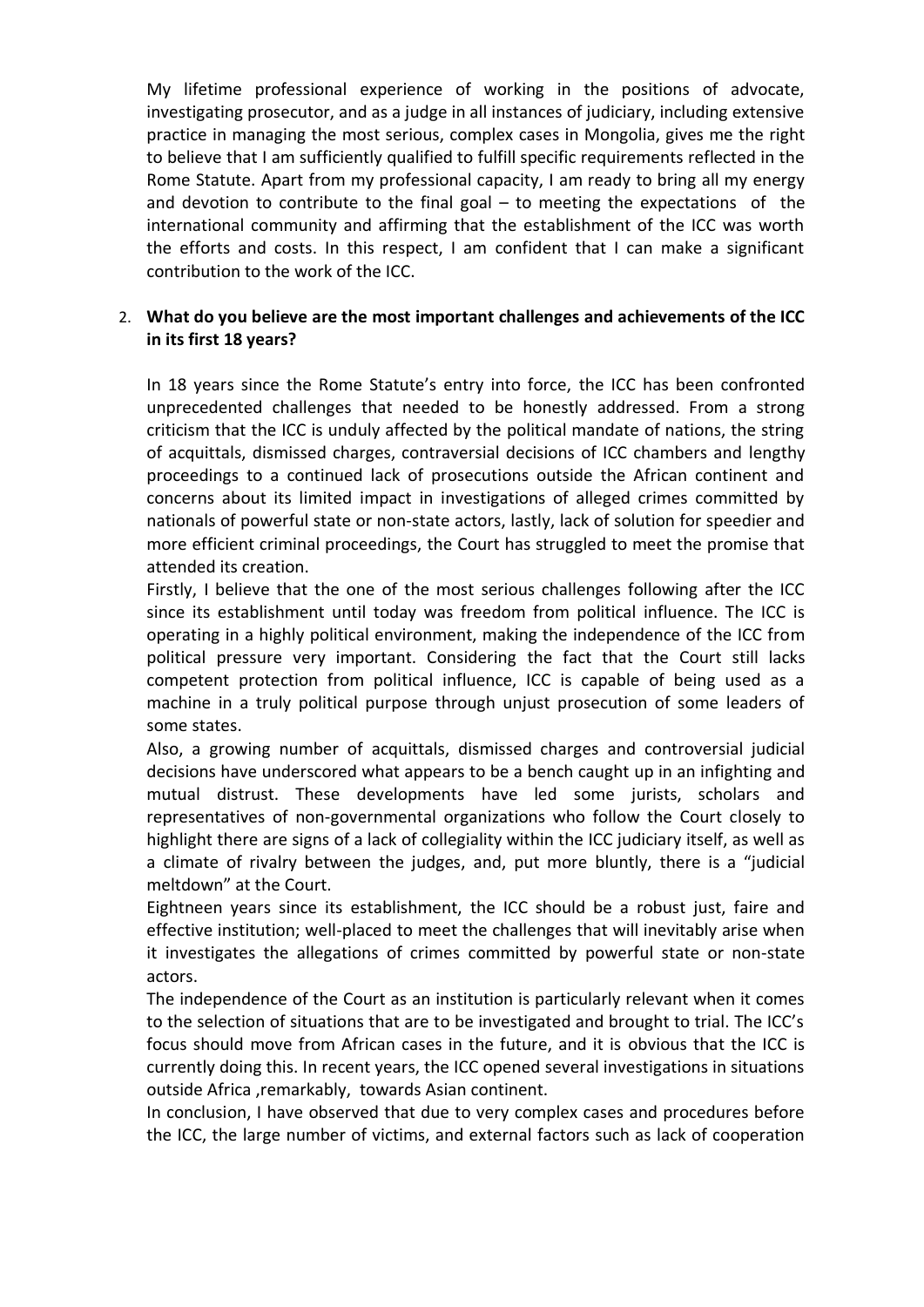and intimidation of witnesses, the criminal proceedings before the Court are very long. Despite some objective reasons, the excessive length of proceedings conflicts with the fundamental right to be tried within a reasonable time. From the perspective of the right to a fair trial, such length cannot be justified.

The ICC is the first standing institution with universal jurisdiction set up to enforce accountability for grave crime at the international level. Its existence and judicial activities in prosecuting mass atrocity crimes in a world run by politics and particular interests is a great victory for humanity.

I believe that the most important goals the ICC aspires to attain since its establishment until today was proving its efficiency and contribution to the international and national justice at the global scale. However, the Court was successful in fighting impunity by holding the perpetrators of the most serious crimes accountable and therefore, proving its efficiency in this context.

The Court has made important contributions at the global level to the promotion of the rule of law and human rights. The Rome statute resonates far from the walls of the ICC. Using the mechanisms of complementarity and subsidiary jurisdiction, the ICC has greatly contributed to the implementation of international standards in national judicial systems.

The Rome Statute has raised the bar and standards for national legislation on grave crime. Perpetrators of grave crime can now take place in those domestic jurisdictions that have ratified and domesticated the Rome Statute, thus bringing justice nearer to the victims. Therefore, the ICC cannot be evaluated based only on the number of cases and criminal proceedings, but also on its impact on national prosecutions and on crime prevention. The ICC stands as a leading institution in efforts to end abuse and exploitation of children and women, reduce all forms of violence at the national level.

Although the number of ICC cases is modest, the Court's case law has already substantially contributed to the development of international criminal law and international humanitarian law. Besides the already-mentioned ICC case law on victims, ICC judges have rendered important decisions related to sexual violence, defense rights and fairness of proceedings, the admissibility and legality of evidence, the competence of the Court to compel a country to secure the compulsory appearance of a witness, the test for the assessment of complementarity, head-ofstate immunity and the obligation to cooperate with the ICC, as well as crimes related to the use of child soldiers in war and to the destruction of cultural heritage.

We are witnessing progress in achieving universality and the full implementation of the Rome Statute, bearing in mind that we have to limit our expectations and that reaching the final goal will be a long historical process.

#### 3. **What do you believe are some of the major challenges confronting the ICC and Rome Statute system currently and in the coming years?**

It is obvious that questions two and three are closely interconnected because some of problems mentioned in the previous answer still exist currently before the ICC. Except challenges such as lack of freedom from political influence, concentration of cases and lack of effective mechanisms of investigation into situations, where involved nationals of powerful states and non-member states, the Court faces many difficult challenges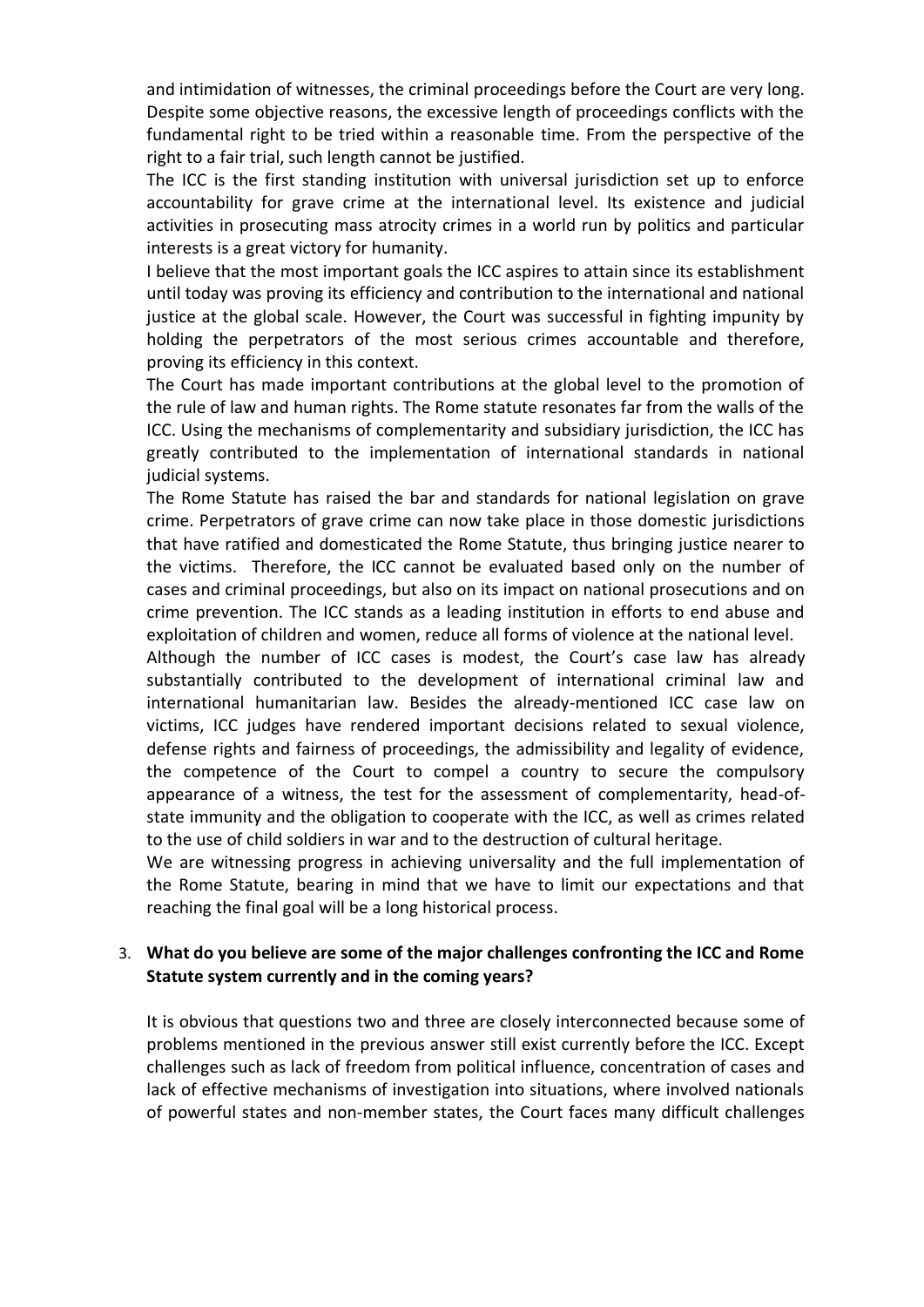that need to be resolved properly, particularly in relation to the cooperation of states, universality of the Rome Statute, and worsening political situation of the world.

First, it is crucial to improve the level of cooperation with both member and non-member states, because the ICC has adjudicative jurisdiction, but it does not have enforcement jurisdiction. Therefore, it depends entirely on state cooperation for the collection of evidence and for the presence of the accused. Non-execution of the Court's requests can have a very negative impact on its credibility and can render it powerless.

The Rome Statute is yet to be ratified universally. Access to the international justice system is therefore limited to the states that have ratified the Rome Statute, which means there is still big room to achieve its goal of becoming truly universal. The lack of jurisdiction over ICC crimes undermines the Court's global mandate and damages the Court's reputation. Achieving the universality and full implementation of the Rome Statute is certainly the most important and yet most difficult task from a global perspective.

One of the major challenges confronting the ICC and the Rome Statute system is politics and the worsening political landscape. States, including super powers are retreating from multilateral cooperation. Some powers have demonstrated that they are against multilateralism by speaking against it and some others have withdrawn from such treaties. In my opinion, the situation has worsened after activation of aggression amendments of the Rome Statute and the ICC has expanded the scope of international crimes to include aggression, among others, that pushed the court into the political thicket.

Addressing these issues honestly the ICC will meet the expectations of the international community and affirm that the establishment of it was worth the efforts and costs.

#### **LEGAL SYSTEM**

4. The Rome Statute seeks judges representing all of the world's major legal systems.

### **a) Which legal system is your country part of?**

While Mongolia always regarded as a country with strong civil law traditions, during the major legal reform, which was taken place after the collapse of socialist regime, the legal system of Mongolia has adopted multiple elements from common law jurisdictions. However, Mongolia officially belongs to civil law jurisdiction.

#### 5. **Please describe any knowledge or experience you have working in or with other legal systems.**

I have acquired substantial knowledge about principles and values governing common law system while completing an LLM program at Brigham Young University and continued with internship at the Fourth District Court of Provo in the USA.

Due to the chain of radical reforms that took place recent years within legal system of Mongolia there is a legitmate ground to consider the system has turned into kind of mixed pattern.

By virtue of extensive knowledge of the US common law system, I was one of the few who were able to drive radical reform of the criminal law system in Mongolia through active participation in establishment of the new legal framework and a common law approach to Mongolian criminal justice.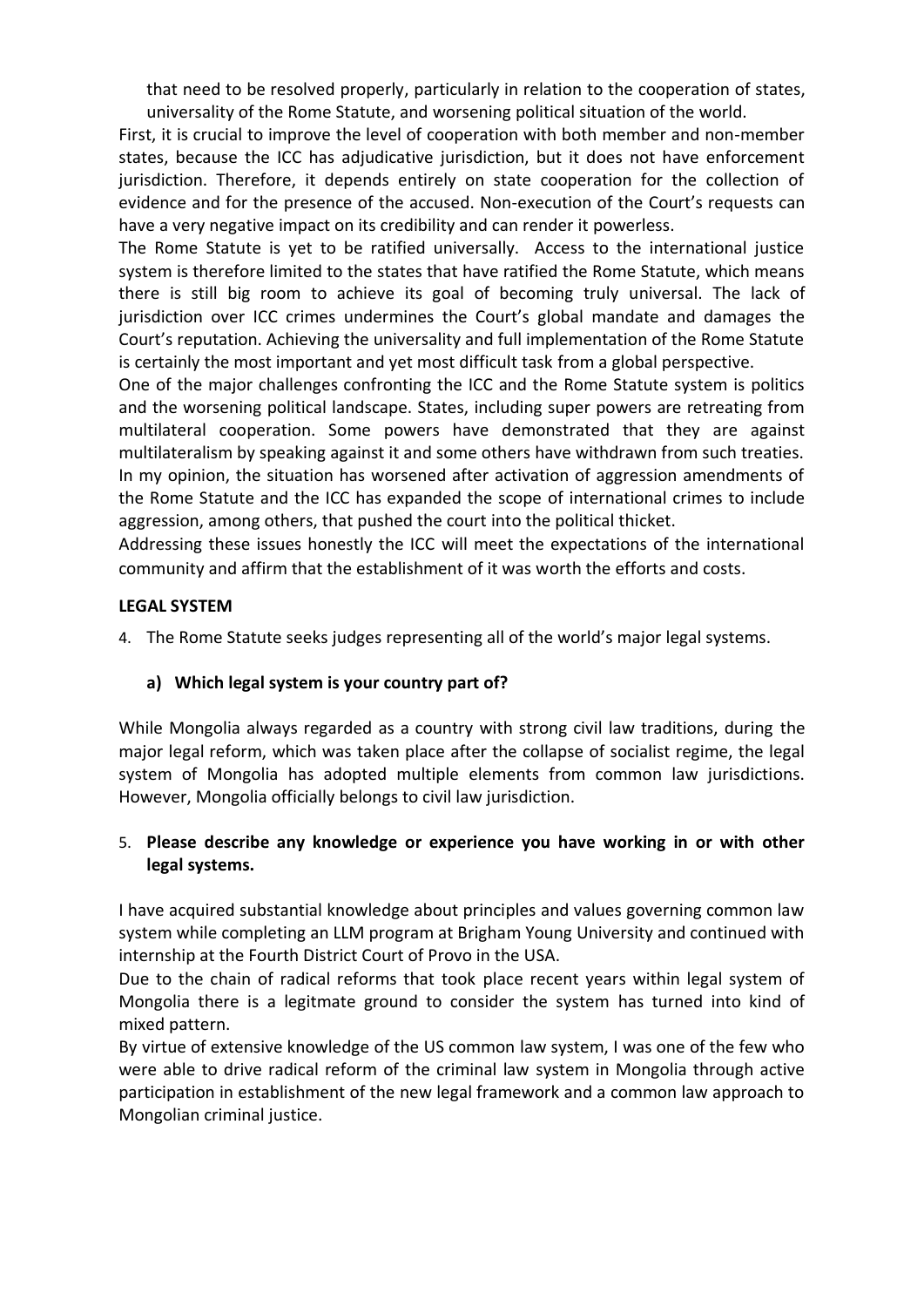#### **LANGUAGE ABILITIES**

6. The Rome Statute requires every candidate to have excellent knowledge of and be fluent in English or French.

#### a) **What is your native language?**

I believe that I qualify as a native speaker of two languages: Mongolian and Russian. I have formed thoughts and have spoken Russian since I was born, so I consider myself as a native speaker of the language.

### b) **What is your knowledge and fluency in English? If it is not your native language, please give an example of your experience working in English.**

I have gained an excellent command of English while studying at the School of Foreign Affairs at the National University of Mongolia. I was able to critically improve my language skills while in the US in an attempt to obtain a LLM degree and by successfully completing an internship in the US. I have also attended numerous conferences, workshops, and events in English both in Mongolia and abroad.

Below I have mentioned some of my publications and training events conducted in English.

-"Comparisons of Simplified procedure of Criminal proceedings in Civil law countries to Plea bargaining process and Adjudication by plea in Common law jurisdictions", "The Scale of Justice" trimonthly law magazine by The Association of Mongolian Judges #3, December 2011, at 12-18.

-"Is it possible to have the Jury System in Mongolia?", "Mongolian Law Review" by National Legal Institute #1, March 2011, at 35-45.

-"Adjudication by Plea in Civil law jurisdictions", "Rule of Law" periodical law journal by National Legal Institute magazine #2, June 2009, at 77-80.

-07-22 July, 2014 "International Private Law" summer courses by the Hague Academy of International law, The Hague, Netherlands

-22 July-11 August, 2015 "International Public Law" summer courses by the Hague Academy of International law, The Hague, Netherlands

-04-16 December, 2011 "Translation and Interpreting Training in English" by Inlingua language Centers, Fort Lauderdale, Florida, USA

-October 9-30, 2008 International Visitor Leadership Program by United States Department of State Bureau of Educational and Cultural Affairs, Washington, D.C. 20547

-01 September, 2005-01 September, 2008 "Special permission for the interpretation during investigative, pretrial and trial proceedings into English language" by The Training Center of the Ministry of Justice and Internal Affairs, Mongolia.

-01 September, 2001-01 July, 2003 Advanced English Proficiency Training by National University of Mongolia, School of Foreign Service

#### **LIST A OR B CRITERIA**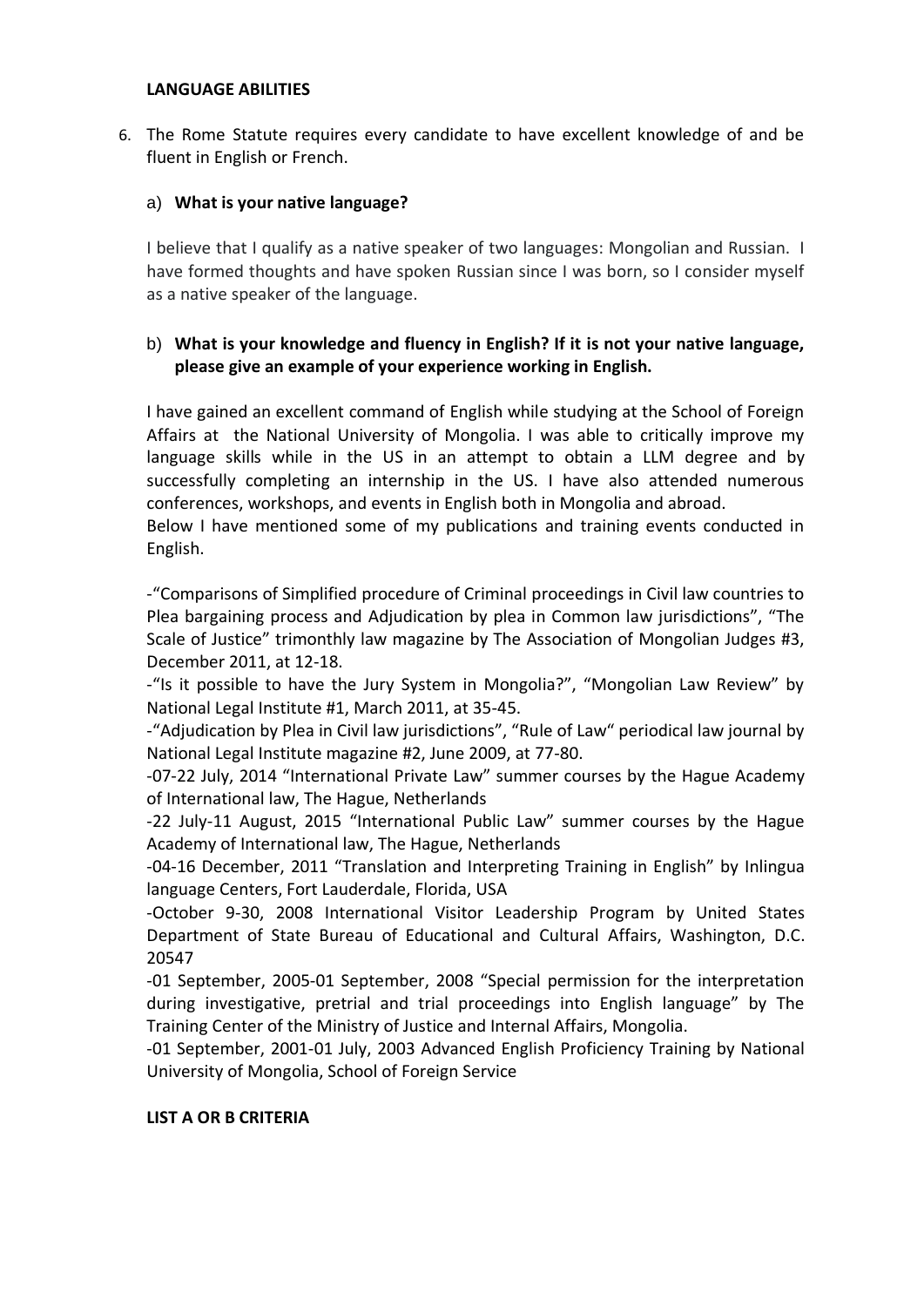7. Your response to this question will depend on whether you were nominated as a List A candidate or a List B candidate.

a) For List A candidates:

# **-How would you describe your competence in relevant areas of international law outside of the field of international criminal law, such as international humanitarian law and international human rights law?**

I have acquired substantial amount of knowledge in international law while completing a program, considerable part of which consisted of international humanitarian law and international human rights law, to obtain a Master in International law degree at the School of Foreign Service of the National University of Mongolia.

Besides I studied in international law, I have had some experience in practicing international humanitarian law and international human rights law at the national level. I was personally involved in the campaign for abolishment of the death penalty in Mongolia, when I served as a defense counsel and concurrently acted as a member of Amnesty International.

In the course of my career as a judge at all judicial instances, I systematically referred to international humanitarian treaties and human right treaties, and applied them in my judgments in accordance with Article 16 (14) of the Mongolian Constitution, that says citizens of Mongolia are entitled the right to appear in front of the court if they believe that the rights stipulated not only in Mongolian law, but also in the international treaties, had been violated in any way.

### **OTHER EXPERTISE AND EXPERIENCE**

The ICC is a unique institution, as such ICC judges face a number of unique challenges (including managing a regime of victims' participation and witness protection in complex situations, including of ongoing conflict). Even judges with significant prior experience managing complex criminal trials may not necessarily possess requisite skills and knowledge needed to manage these challenges.

### 8. **Is there any area of expertise, knowledge or skillset which you would like to enhance through workplace trainings?**

Notwithstanding I have managed complex high-profile cases, including high level corruption cases, murder of unarmed demonstrators by police, conspiracy and politically motivated murder, illicit arms trading and many other criminal cases involving complex legal issues, it must be regarded that I have not used provisions of the Rome Statute during my legal career, so far as the scale of the crimes and the number of victims involved in cannot be considered as reached the gravity threshold established in the Rome Statute. However, implementation of the Rome Statute will be the exact area in which I would like to enhance my knowledge and expertise through workplace trainings at the place.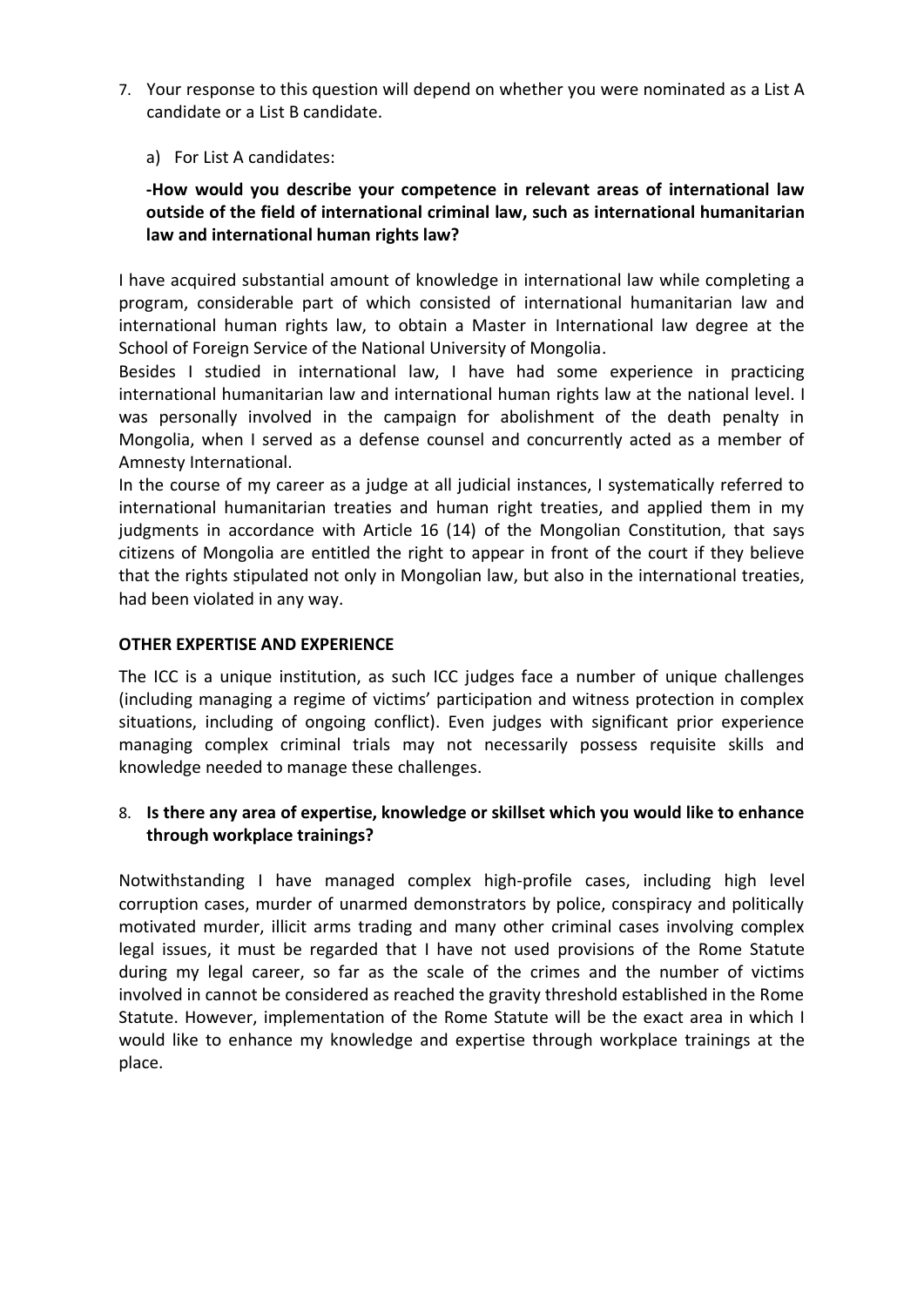### 9. **Please provide examples of your legal expertise in other relevant areas such as the crimes over which the ICC has jurisdiction, the management of complex criminal and mass crimes cases, or the disclosure of evidence.**

During the transitional period, which Mongolia faced after the collapse of socialist regime, having served as a defense lawyer specializing in crimes of human trafficking involving women and children with purpose of sexual exploitation, and an investigating prosecutor who is responsible for investigating exclusive jurisdictional cases as well as a judge at all instances of judiciary, I have managed complex criminal cases involving multiple accused with multiple counts, multiple victims, and complex legal issues, including international law, criminal law and the Constitutional matters. Among them there were high-profile cases of white-collar crimes, which involved high level officials such as former President of the State, several Parliament members and Cabinet ministers.

Moreover, I handled several dozen of cases emanated from July 1 Mass disorder, which occurred after 2008 Parliament elections at the Sukhbaatar Square, which was under Sukhbaatar District court jurisdiction, my former employer at the time. As the result of the chain of number of trials, The Head of General Police Department of the State, the Head of Metropolitan Police, as well as several high position police officers were sentenced for different terms of incarceration for shooting to death several unarmed demonstrators; and hundreds of participants of the mass dispute were sentenced for marauding during mass disorder at the premises as well.

I have also adjudicated number of cases in conspiracy and politically motivated murders, among which was a case involving murder of a political leader Zorig Sanjaasuren, who was supposed to become the Prime Minister at that time, and a case involving high level military officers from General Military Headquarter, who were accused of illicit arms trading with North Korean army representatives. I have also resolved numerous pyramid scheme fraud cases, which were widely spread as the result of difficult socio-economic conditions after the collapse of former economic structure during 1990s in Mongolia, resulting in thousands of victims. Human trafficking cases, particularly involving women and children with the purpose of sexual exploitation, which were taking place during this transition period, constituted substantial part of my work as a judge too. As such, I have accumulated extended experience in defending, prosecuting and managing, presiding over complex criminal cases.

Disclosure of evidence is a mandatory procedure by Criminal Procedure Code of Mongolia and my policy on disclosure is that trials must never be done discreetly and open disclosure is crucial for the fairness of a criminal trial. New Criminal Code of Mongolia, member of Drafting Committee of which I was sustained, provided participants of criminal procedure with wide opportunities in disclosure of evidence during pretrial hearings, which is being currently exercised at all the courts of Mongolia nowadays.

To describe some of my specific legal expertise in areas over which the ICC has jurisdiction, I was a member of the Governmental Committee for Drafting the New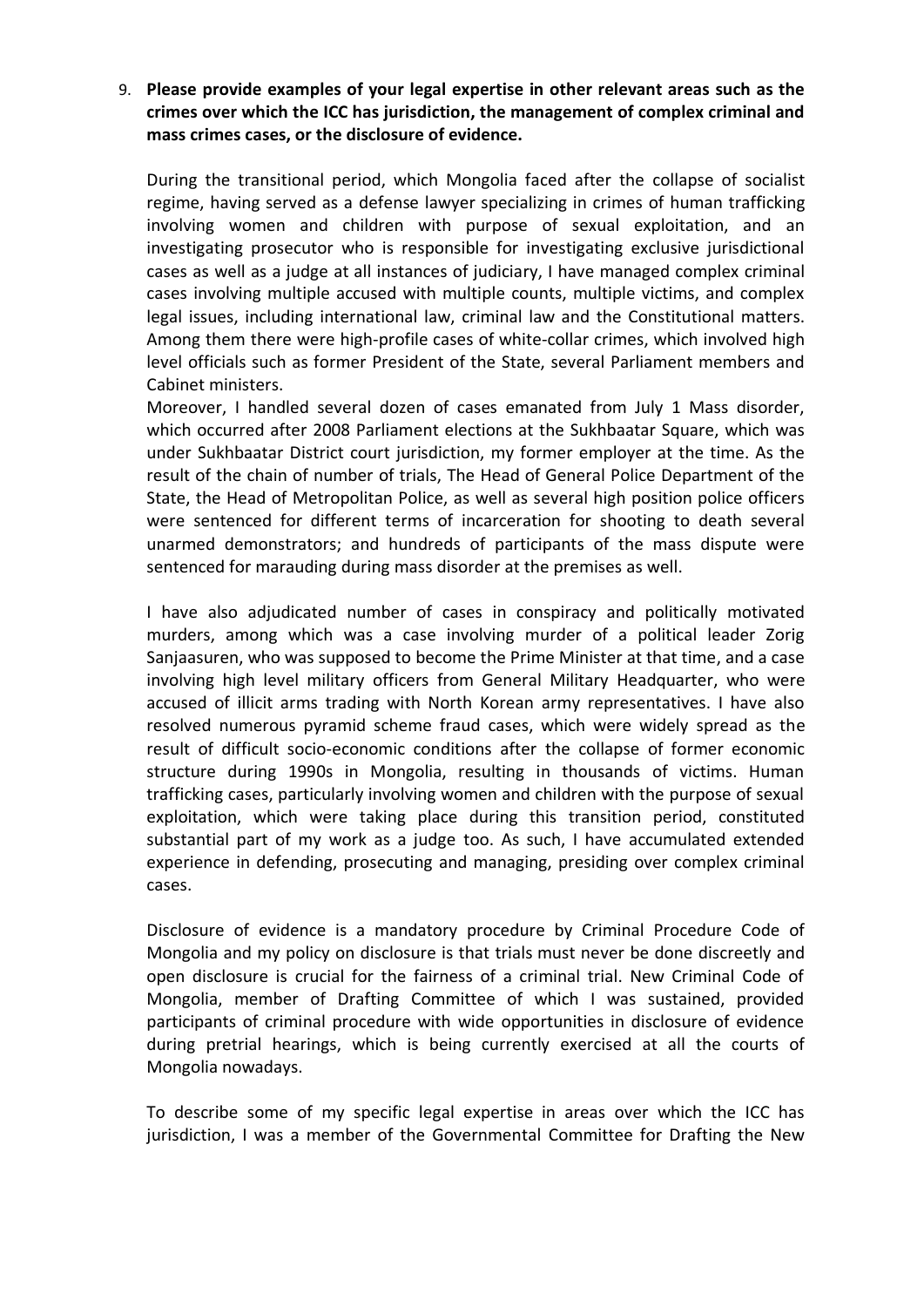Penal Code, New Criminal Procedure Code of Mongolia, and in this capacity, I actively participated in establishing the legal framework of and a new approach to Mongolian criminal justice and contributed to consolidating the priority of the principles of Nonapplicability of statute of limitations, Universal Jurisdiction and Complementarity for the crimes within the jurisdiction of the International Criminal Court, which were never previously established; and a dozen of Amnesty laws approved since 1990s, which could have been applied on ICC crime offenders if there were such inmates in the State.

# 10. **Please describe the aspects of your career, experience or expertise outside your professional competence that you consider especially relevant to the work of an ICC judge.**

Public defense, investigation and prosecution are principal activities within the function of the ICC. International criminal justice system as any national criminal justice system builds on effective prosecution and good advocacy. Despite my long standing experience in judiciary, as mentioned previously, I also obtained substantial experience in criminal defense, investigation and prosecution of serious crimes, which is relevant to the work of an ICC judge. Judges need strong skills to effectively oversee complex cases involving adversarial parties, from every aspect of law and from each position of parties as a defense lawyer as well as a prosecutor. In order to provide effective hearings and trials a judge is supposed to know in detail how to think both as a defense counsel and a prosecutor. Conducting preliminary examinations and investigations, for which prosecutor is responsible for, and to provide victim's unprecedented rights in criminal proceedings, that belongs to defense counsel's work all of these activities are quite familiar to me. The judge who is competent in these areas can control a courtroom when a situation becomes intense and extract best results from the judicial process. As a judge with this capacity, I am able to direct adjudication process in a way that criminal trial results come out in a fair outcome by accounting both prosecutors, who are trying to bring a criminal to justice, and counsels, who protect the rights of the accused or victims.

### **EXPERIENCE AND PERSPECTIVE RELATED TO SEXUAL AND GENDER BASED CRIMES (SGBCs)**

### 11. **Please describe any experience you may have in dealing with SGBCs, including in addressing misconceptions relating to SGBCs.**

One of the outcomes of difficult socio-economic conditions formed after the collapse of legal and political systems in Mongolia in 1990s was the increase of illegal activities that subsequently undermined the security of the most vulnerable groups of the society - women and children.

My involvement in the area of SGBCs was both as a legal counsel and as a judge, particularly, handling human trafficking cases, involved women and children with the purpose of sexual exploitation, which were taking place during economic and political transition period in Mongolia.

Having served as a victim's counsel specializing in crimes of human trafficking with purpose of sexual exploitation, I have participated and defended the rights of women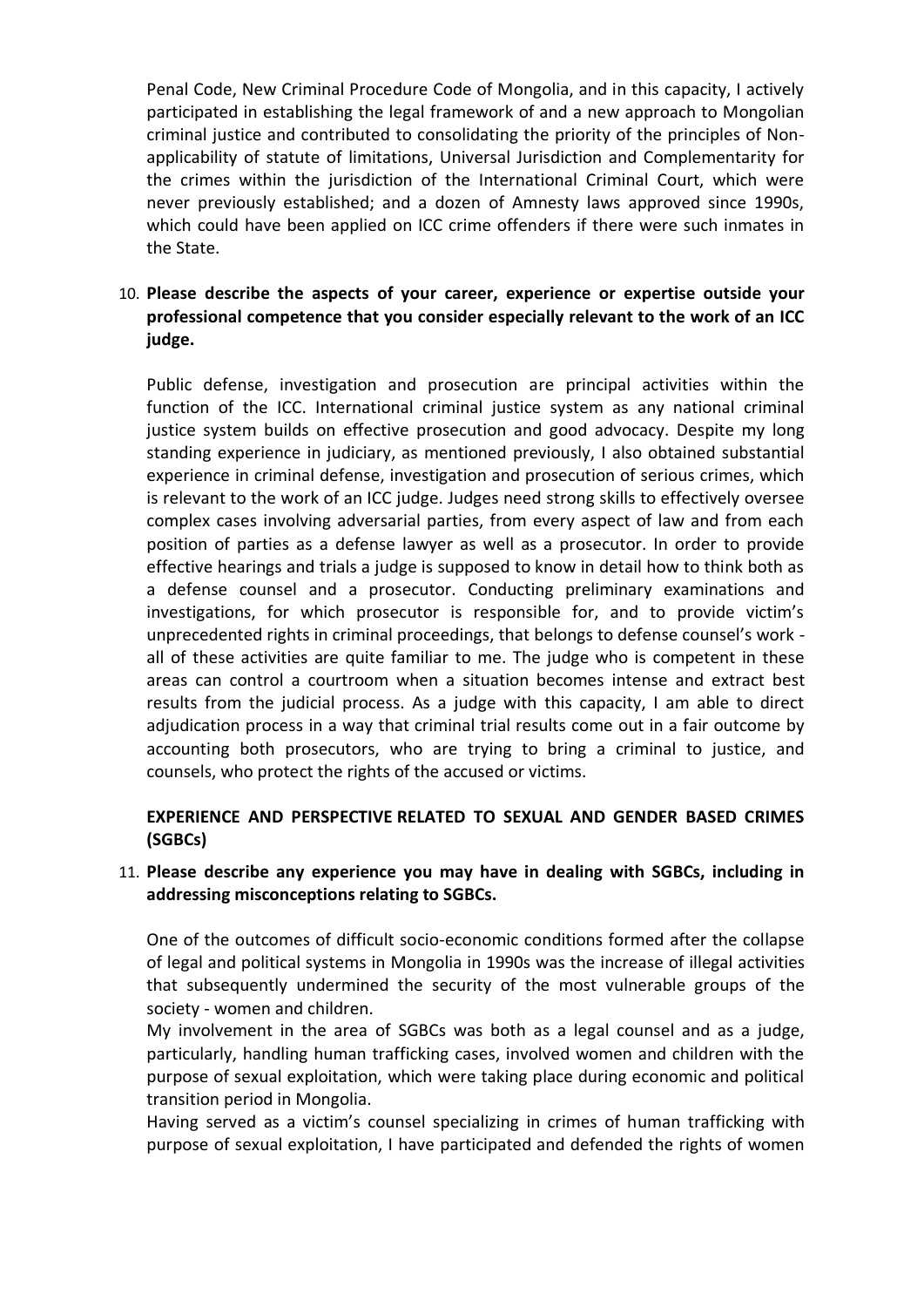and children in many complex criminal cases involving multiple accused with multiple counts, and multiple victims; as well as cases concerning implicate legal matters, including issues surrounding international law, criminal law, and Constitutional law.

Also as a judge I handled numerous cases of serious sexual and gender based violence and multitude of cases involving rape, enforced prostitution and sexual slavery and I have always strived to protect the rights of the weak and vulnerable persons, especially if women and children were involved. As such, I have accumulated significant experience in defending, managing and presiding over complex criminal cases related to sexual and gender based crimes.

From my experience, I came to understand that victims of these sorts of crimes require a very delicate approach when being examined before the court. For instance, in cases of human trafficking with a purpose of sexual exploitation, I found it is imperative to consider the consequences of being a victim of such a crime. These victims often become very vulnerable and hesitant to provide all the details of the crime, which, in turn, generates serious impact on examination of the evidence. This has to be carefully considered during an examination before the court. Taking into account that the process of being a witness is a significant point of re-victimisation, also knowing from my experience at which points in the questioning process victims display heightened emotionality, including distress, I often considered the extent to which the current domestic rules of evidence and procedure can be applied appropriately and consistently. Accordingly I have being collected best practice in order to develop proposals for changes to domestic law and process.

The court responses to sexual and gender based crimes have been repeatedly criticized in Mongolia. From my observations to explore what is actually happening in rape and sexual assault trials I can say that SGBC misconceptions are still routinely used at trial and influenced court judgments. From my view, misconceptions related to SGBCs are used in three identifiable ways, to distance the case from the classic SGBC stereotype, to discredit the victim, and to emphasize the aspects of the case that were consistent with SGBC misconceptions.

It is argued that, while the Court has in many aspects contributed to a more effective protection of victims against SGBC, by revealing misconceptions relating to SGBCs, defining SGBCs in a new understanding and by clarifying what constitutes modern SGBCs, the challenge remains to overcome the public and private divide in assessing the level of severity of SGBCs, and to conceptualise SGBC a form of gender-based discrimination.

#### **EXPERIENCE AND PERSPECTIVE RELATED TO CRIMES AGAINST CHILDREN**

#### 12. **Please describe any experience you may have in addressing crimes against and affecting children and related issues, including dealing with child witnesses.**

As I mentioned before, my career as a jurist started from taking position of an advocate handling juvenile crimes and working on human trafficking cases. One of the negative consequences of the collapse of socialist legal and political system in Mongolia was the increase of illegal activities that subsequently undermined the security of the most vulnerable groups of the society, which were predominantly women and children. Having served as a victim's counsel specializing in cases of crime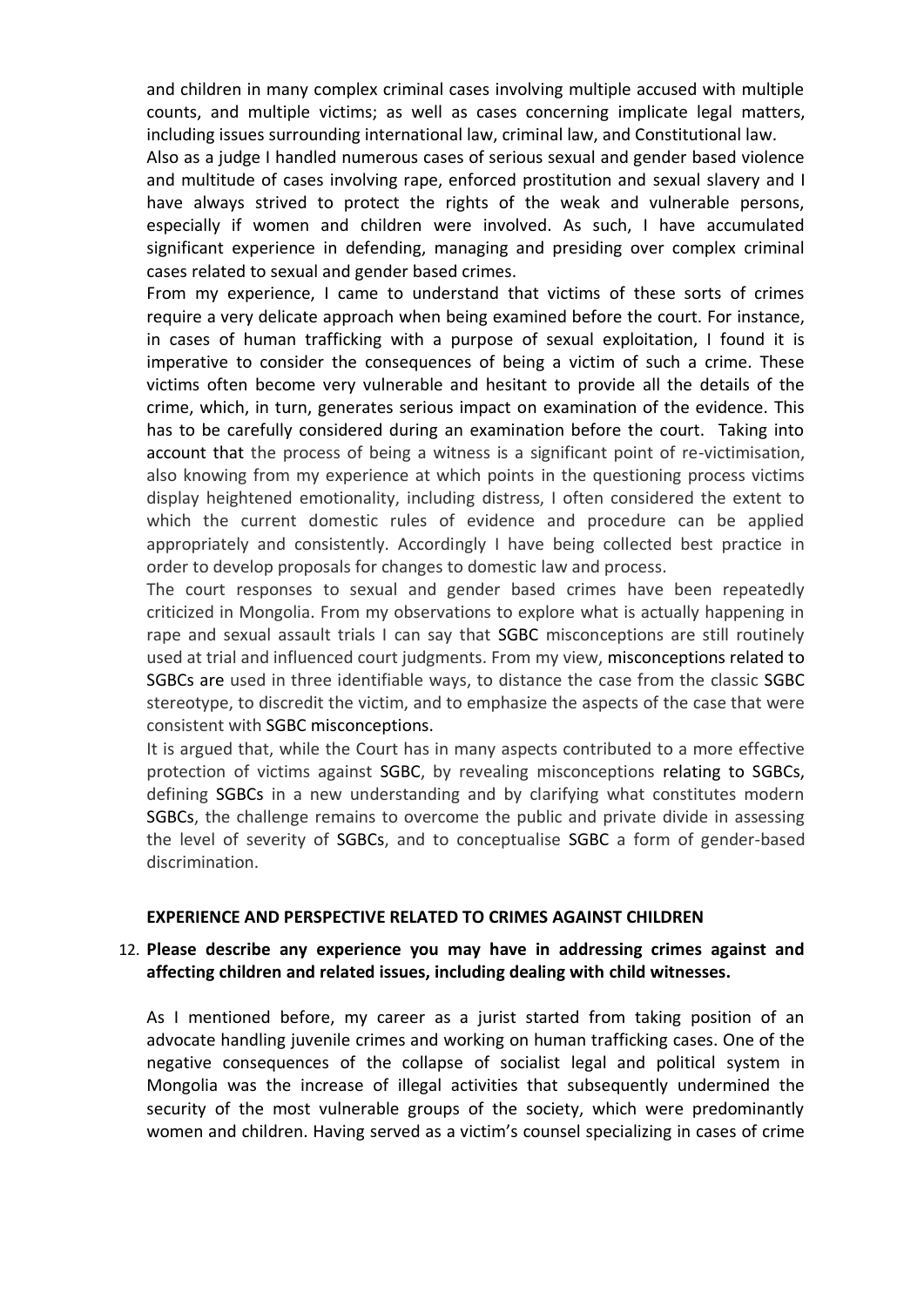of human trafficking involving children, I have participated and defended the rights of children in many complex criminal cases involving multiple victims. My involvement in this area was both as a legal counsel and in a capacity of a judge. I want to reinforce the fact that human trafficking cases, involving children constituted abundant part of my work as a judge. As such, I have accumulated significant experience in defending, managing and presiding over complex criminal cases related to the rights of children. As a judge, I have always aspired to protect the rights of the defenseless, and those falling under the category of vulnerable persons when the victims of such crimes, who are children, deserved more attention.

#### **EXPERIENCE AND PERSPECTIVE RELATED TO VICTIMS**

#### 13. **Please describe any experience that you may have relevant to the right of victim participation before the ICC and reparations for victims of mass atrocities.**

Victims have a recognized right to participate in ICC proceedings and to apply for reparations under Article 75 of the Rome Statute. The fact that victims are included as participants in the process, and not merely the objects of the prosecution's case, is some recognition that an equitable justice requires that victims are heard in dignity, that their concerns and needs are taken into account alongside the rights of the accused allowing for a fair and impartial trial. The broad wording of the provisions on victim participation in the ICC's constitutive documents suggests that the drafters intended to leave wide discretion to the judges in shaping the Court's victim participation scheme.

Participation of victims in the criminal proceedings on equal base with prosecution and accused is a common practice in the Mongolian legal system. However, this might seem unacceptable for common law jurisdictions and might appear as a novice approach for International courts. The victims in Mongolian criminal proceedings possess practically similar rights compared to the rights of defense and prosecution: they can not only demand compensation but also possess the right to be present at all investigation and adjudication procedures including interrogations, forensic analysis proficiency tests, pre-trials and trials, and to present evidence and express their opinion regarding the degree of the guilt and appropriate sentence of the accused. From 2016 victims and their representatives by the verdict of Constitutional court of Mongolia were allowed to appeal Court decisions all the way up to the Supreme Court. According to Criminal Procedure Code of Mongolia, the damage caused by criminal action to victims must be fully compensated by the defendant. Therefore, all issues regarding damages must be resolved within the criminal proceedings and only a few turns to separate civil law suits.

I strongly believe that my long term experience in judiciary of my home State will be helpful in addressing consideration for victims' interests, defining a more comprehensive, concerted and defined approach towards victim participation. Furthermore, practical issues such as victim participation at the investigation stage and its implications, identification of the applicants, the legal representation of victims, collective participation of large victim groups and the form and modalities of presentations need to be assessed. I am dedicated to find solutions and to take attempts to develop a more consistent approach to victim issues and to devise and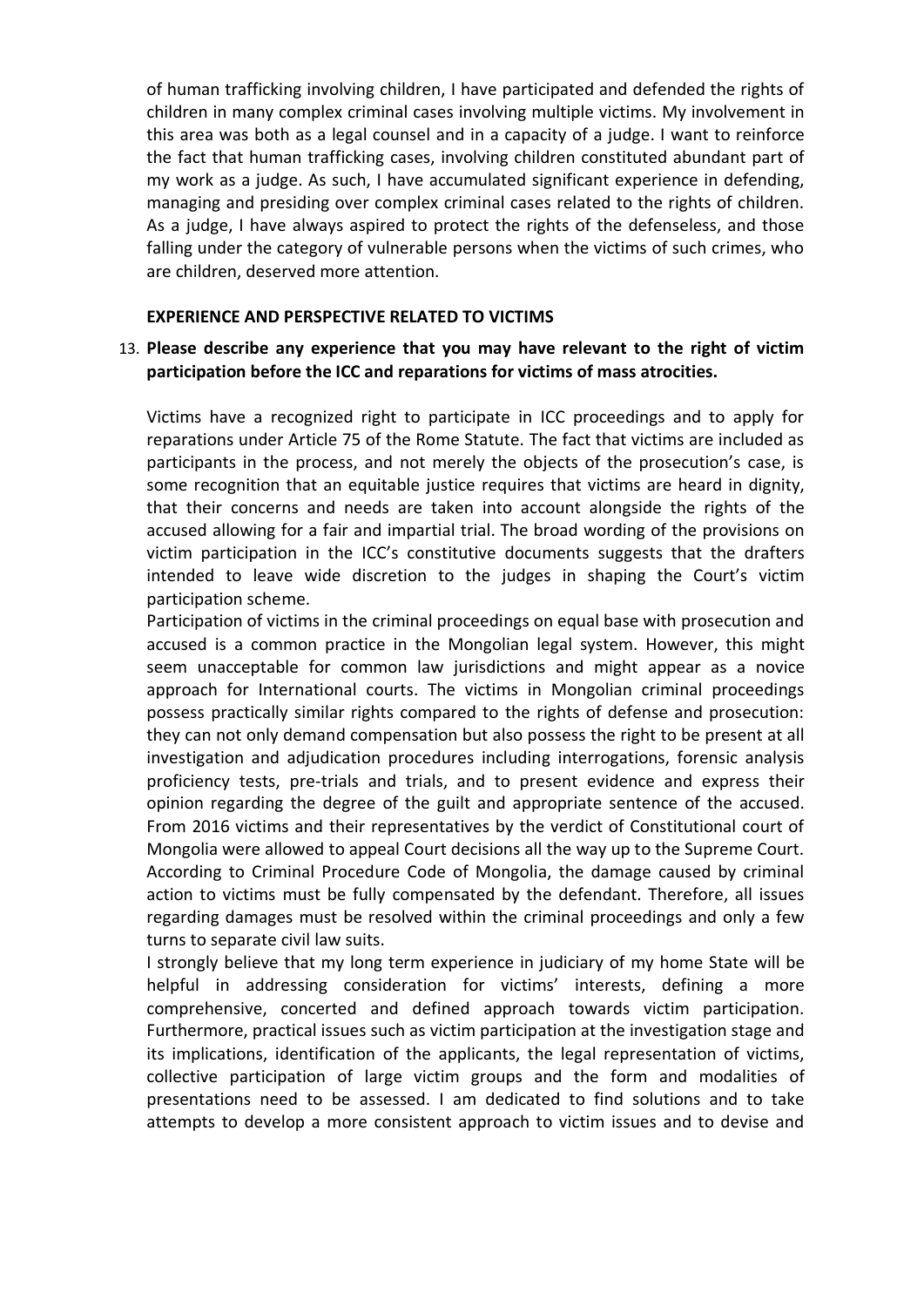establish a meaningful victim participation that respects to the fullest extent possible the rights, needs and interests of victims.

## 14. **Do you have any specialised training and/or experience in providing protection and support to victims and witnesses participating in a case?**

States have a responsibility to respect the fundamental rights of victims, assist them in accordance with their special needs, and protect them from further harm. Witnesses must be protected from threats, intimidation, corruption, or bodily injury and States are obliged to strengthen international cooperation in this regard.

I don't have any specialised training in this specific area, however I have particular experience in it. As I mentioned before active participation of victims in the criminal proceedings on equal base with prosecution and accused is a common practice in our legal system.

According to Criminal Procedure Code of Mongolia, a judge presiding over a case has a duty to provide measures for the protection of persons whose cooperation with the court is crucial to achieving successful prosecution of criminal offenders. Such measures may include as follows: assistance before and during trial to cope with the psychological and practical obstacles of testifying; protective measures before, during and after hearing or trial for "at risk" witnesses and court procedures to ensure the witness' safety while testifying;

I have had a long-term extensive experience in these kinds of situations while serving on the bench of a first instance at the Sukhbaatar District Court. I have conducted trials of various complicated criminal cases, with participation of numerous victims, in particular, mass fraud cases.

### **EXPERIENCE RELATED TO FAIR TRIAL CONSIDERATIONS AND THE RIGHTS OF THE ACCUSED**

# 15. **Please describe any relevant experience implementing/advocating for the rights of the accused, including any specific experience managing fair trial considerations in criminal proceedings.**

In the course of my career as a trial judge some times I experienced situations where fair trial right of the accused is endangered. I have noticed that during the chain of trials of complicated and highly-publicized mass fraud cases involving hundreds of savings and credit cooperatives, with participation of thousands of victims, and when the prosecution is abusive and united with victims' legal counselors, while the social pressure and government interests are concurrently merged, in these situations, often times defendant's due process right is undermined seriously in connection with judge's reluctance to make rulings, which might not always work in defendant's favor even in a case where he is innocent.

Personally, I faced such challenges at these trials, which required of me to maintain the balance between the prosecution and the defense of the accused by successfully coping with excessive influence from above mentioned factors.

In the beginning of 2000s, savings and credit cooperatives in Mongolia became insolvent and bankrupt due to borrower's loan defaults during economic downturn. It was reasoned that insolvency occurred as the result of insufficient control and lack of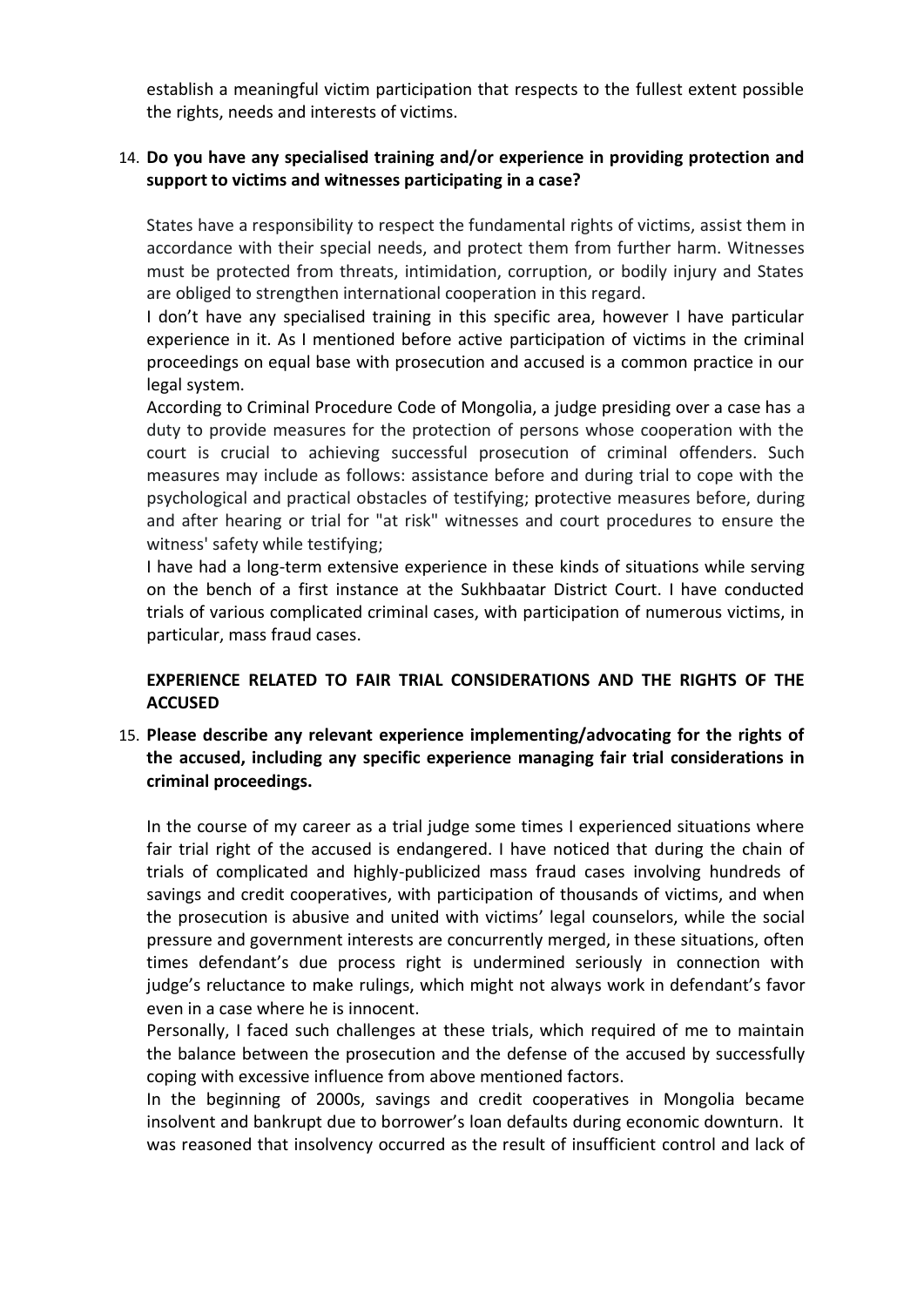supervision of these institutions by Financial Regulatory Commission of the current government. This lack of supervision also opened windows for criminals to commit fraud by establishing fraudulent financial institutions in order to illegally extract money from civilians. As the result, the trust in financial system in Mongolia was lost and clients who deposited their money in those institutions organized movements to pressure the government in forcing responsibility unto the savings and credit cooperatives and claim the right to confiscate their property to compensate the damages and losses allegedly suffered. Although in violation of the Criminal Procedure Code the government promised to provide permission to place institutions' all property under the client's safeguard.

This tendency to uniformly punish all the individuals who conducted savings and credit operations and seize all of their property was prevalent in society, particularly among government officials. Due to public's hostility to the directors of insolvent savings and credit cooperatives, which was at the highest level, the government subsequently presses to prosecute them on an equal basis even though many of them were bankrupt individuals but not involved in fraud. By that time, Mongolia had seen mass trials on fraud charges of hundreds of people not involved in any criminal act.

As a judge, I emphasized two things to adhere in the above mentioned cases is that to grant equal opportunity to both parties to present their respective evidence, and ensure that statutory laws were properly applied to the facts of the case. These cases demonstrate the danger of an imbalance between the protections of victims and preserving the rights of defendants, for overzealous protection of victims could lead to miscarriage of justice. I came to realize that it is important to avoid any prejudice to the accused in allowing victims to perform their procedural rights. While judges always have a critical role to play in protecting the victims in court, their role in protecting the rule of law and human rights must be all the more fundamental.

#### **HUMAN RIGHTS AND HUMANITARIAN LAW EXPERIENCE**

16. **Do you have any experience working with or within international human rights bodies or courts and/or have you served on the staff or board of directors of human rights or international humanitarian law organizations? Is so, please briefly describe this experience.**

As stated earlier, in the beginning of 2000s I served as a defense counsel and concurrently acted as a member of Amnesty International. I was personally involved in the campaign for abolishment of the death penalty in Mongolia. I have defended persons who had been accused of aggravated murders and rape of children that often culminated in the death sentence. Along with my colleagues, I have advocated against the death penalty through a variety of means including conducting studies regarding the philosophical bases to refuse capital punishment and sending emails to all parliament members, and urging judges not to use this kind of ultimately inhuman, cruel and degrading punishment.

When I started serving as a judge from 2006, I continued to keep my belief relating to capital punishment in the course of my professional activity, and published an article on the same issue. I was appointed as an instructor judge in the judicial training center and continued urging judges to put an end to exercise capital punishment and use an alternative sentencing.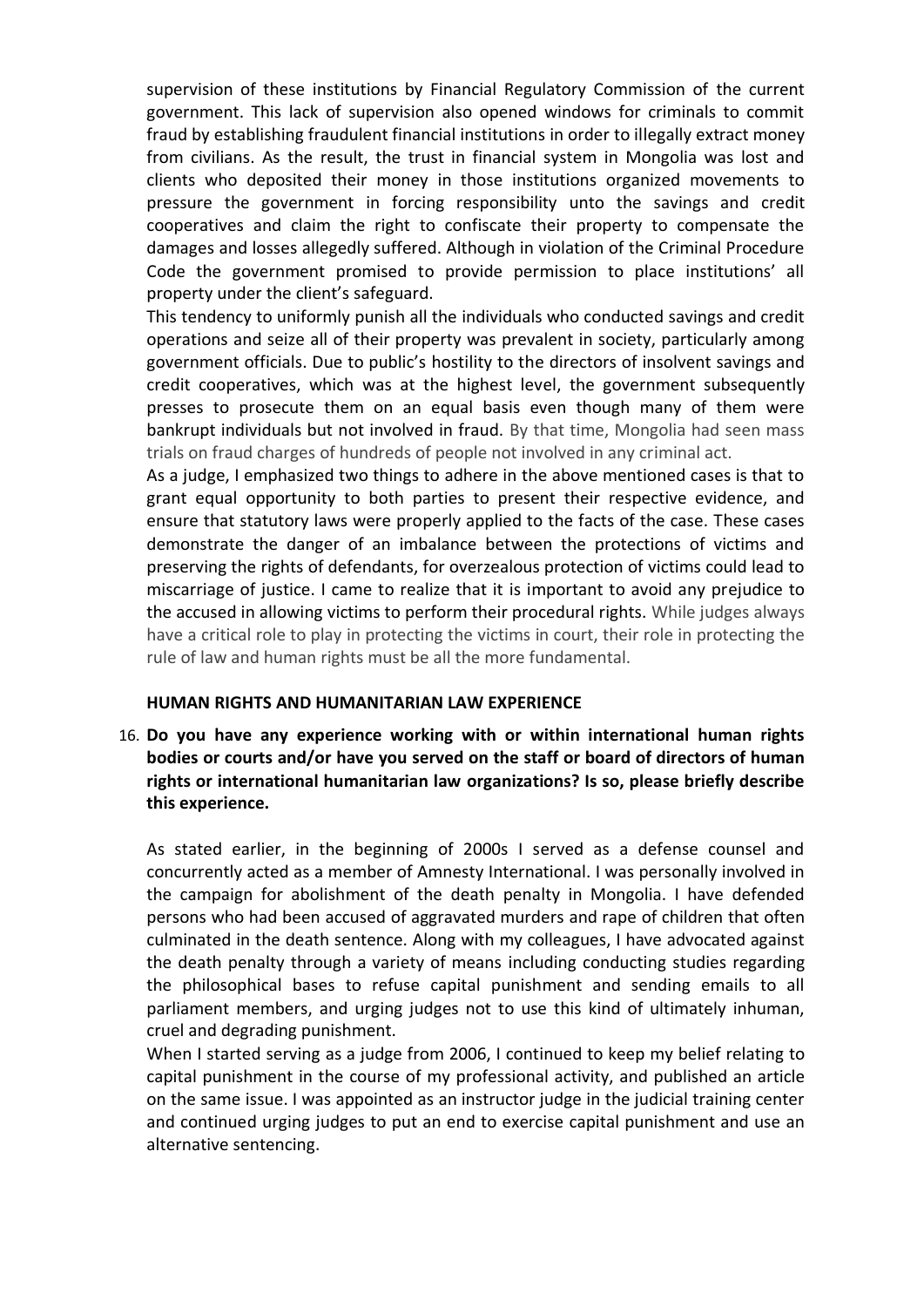During my career at the Supreme Court of Mongolia, Mongolian Bar Association had asked me along with the rest of the Criminal division judges to draft and send a proposition to the Standing Committee on Legal Affairs of the Parliament of Mongolia on amendments to Criminal Code of Mongolia to abolish death penalty for all crimes. The Parliament reviewed the proposition and abolished the death penalty passing the Law on Ratification of the Second Protocol to the International Covenant on Civil and Political Rights on 5 January, 2012.

# 17. **Have you ever referred to or applied any specific provisions of international human rights or international humanitarian law treaties within any judicial decision that you have issued within the scope of your judicial activity or legal experience?**

In the course of my career as a judge at all instances of judiciary, I systematically referred to international humanitarian law treaties and applied them in my judgments. According to the Constitution of Mongolia, the provisions of international treaties on human rights and international humanitarian law, to which Mongolia is a party, are preemptive over the provisions of national rules if they contradict each other. In accordance with Article 16 (14) of the Mongolian Constitution, citizens of Mongolia are entitled the right to appear in front of the court if they believe that the rights stipulated not only in Mongolian law, but also in the international treaties, had been violated in any way.

In this regard, the Supreme Court of Mongolia receives a number of complaints from participants in criminal proceedings and victims that are considered to have suffered from criminal activity, about violations of human rights provisions that are not explicitly stipulated in national laws. Along with my colleagues I made important Supreme Court Judgments bringing human rights treaty provisions into the national criminal justice, which lead to the recognition of basic human right principles stipulated in these treaties in Mongolia.

While working as a judge, I constantly had to refer to international treaties, interpret the provisions, and apply them to various situations. In my daily work as a judge, I encounter many cases which direct me to the provisions of the International Covenant on Civil and Political Rights, the Convention against Torture and Other Cruel, Inhuman or Degrading Treatment or Punishment, the Convention on the Rights of the Child and the Convention against Corruption, the Convention Against Illicit Traffic in Narcotic Drugs, and Psychotropic Substances and Protocol to Prevent, Suppress and Punish Trafficking in Persons, especially Women and Children.

When I acted as a member of the Government Committee for Drafting the new Penal Code, new Criminal Procedure Code of Mongolia, I was among them who were able to participate in consolidating of human rights treaty standards into the national criminal process.

#### **IMPLEMENTATION OF THE ROME STATUTE AND INTERNATIONAL CRIMINAL LAW**

18. **During the course of your judicial activity, if any, have you ever applied the provisions of the Rome Statute directly or through the equivalent national legislation that incorporates Rome Statute offences and procedure? Have you ever referred to or applied jurisprudence of the ICC,** *ad hoc,* **or special tribunals? If yes, please describe the context in which you did.**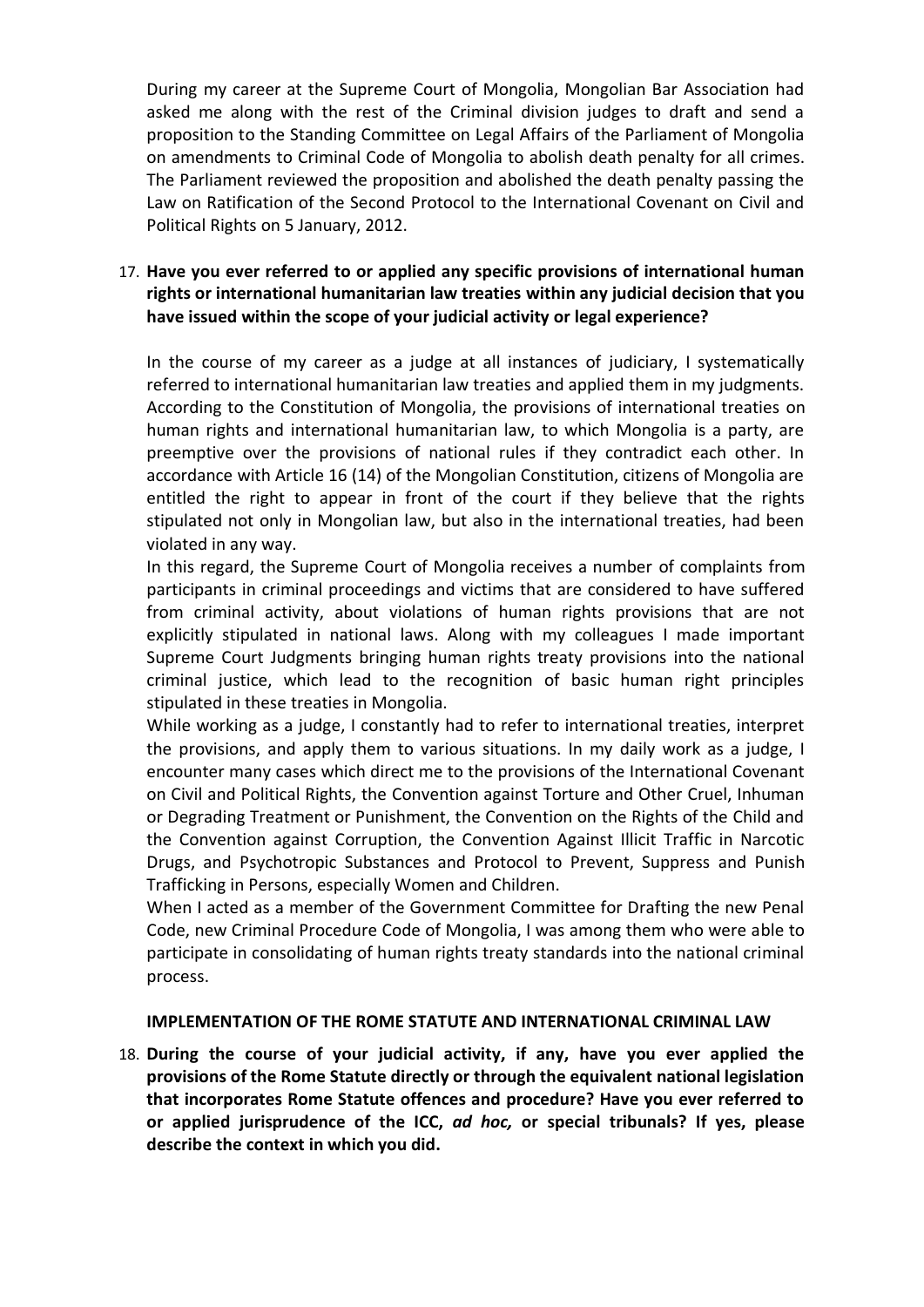I have not directly applied provisions of the Rome Statute in the course of my profession, however, I have referred to the jurisprudence of the ICC.

In 2015 Criminal division panel of the Supreme Court, under my direct initiative, first time in the judicial history of Mongolia, applied Article 7(4) of Judicial Act and Article 205 (1.5) (1.6) of Criminal Procedure Code suspending a case and resorting to the Constitutional Court in order to determine whether the Amnesty law, which was passed by the Parliament and was applicable to the case, violates the Constitution in regard of that it allows to pardon and release all inmates regardless of which kinds of crimes they have committed.

According to Article 10 (1) (2) of the Constitution of Mongolia, Mongolia "shall adhere to the universally recognized norms and principles of international law and pursue a peaceful foreign policy" and "shall fulfill in good faith its obligations under international treaties to which it is a Party". Since Constitutional court has not made clear ruling regarding this particular request, while acting as a member of the Government Committee for Drafting the new Penal Code, new Criminal Procedure Code of Mongolia, with the assistance of the committee members I was able to establish the legal framework of and a new approach to Mongolian criminal justice and assumed a key position in consolidating the priority of the principles of Nonapplicability of statute of limitations, Universal Jurisdiction and Complementarity for the crimes within the jurisdiction of the International Criminal Court.

Currently, I am acting as a member of the Governmental Committee, which is responsible for drafting amendments to the new Penal Code and new Criminal Procedure Code of Mongolia in full compliance with treaty standards.

#### **EXPERIENCE AND PERSPECTIVE RELATED TO GENDER MAINSTREAMING**

### 19. **Could you share examples of when you applied a gender perspective in the course of your professional career?**

As State authorities, judges can send powerful messages to society that violations of women's right will not be tolerated and will be treated no less seriously under the law than any other human rights abuses. The acts of individual judges contribute to the overall identity of the justice system whether it is perceived as impartial, fair and just. In order to ensure that women have equal access to justice, judges should adopt a gender-sensitive approach to their work and ensure that they interpret the law in line with substantive notions of equality and international human rights.

I have particular legal expertise in gender sensitive crime cases such as human trafficking involving woman and girls, which were taking place during the transition period in Mongolia and resulted in hundreds of victims. My involvement in this area was both as a legal counsel and as a judge, so as I mentioned before working in first instance of judiciary I handled numerous cases of crimes of serious sexual and gender based violence and a multitude of cases of rape, enforced prostitution and sexual slavery. Prior being appointed as a judge, I served as an advocate predominantly dealing with victims of human trafficking cases, involving women and girls, in particular, with the purpose of sexual exploitation. As such, I have accumulated significant experience in applying of gender perspective, defending, managing and presiding over complex criminal cases involving the rights of women and girls.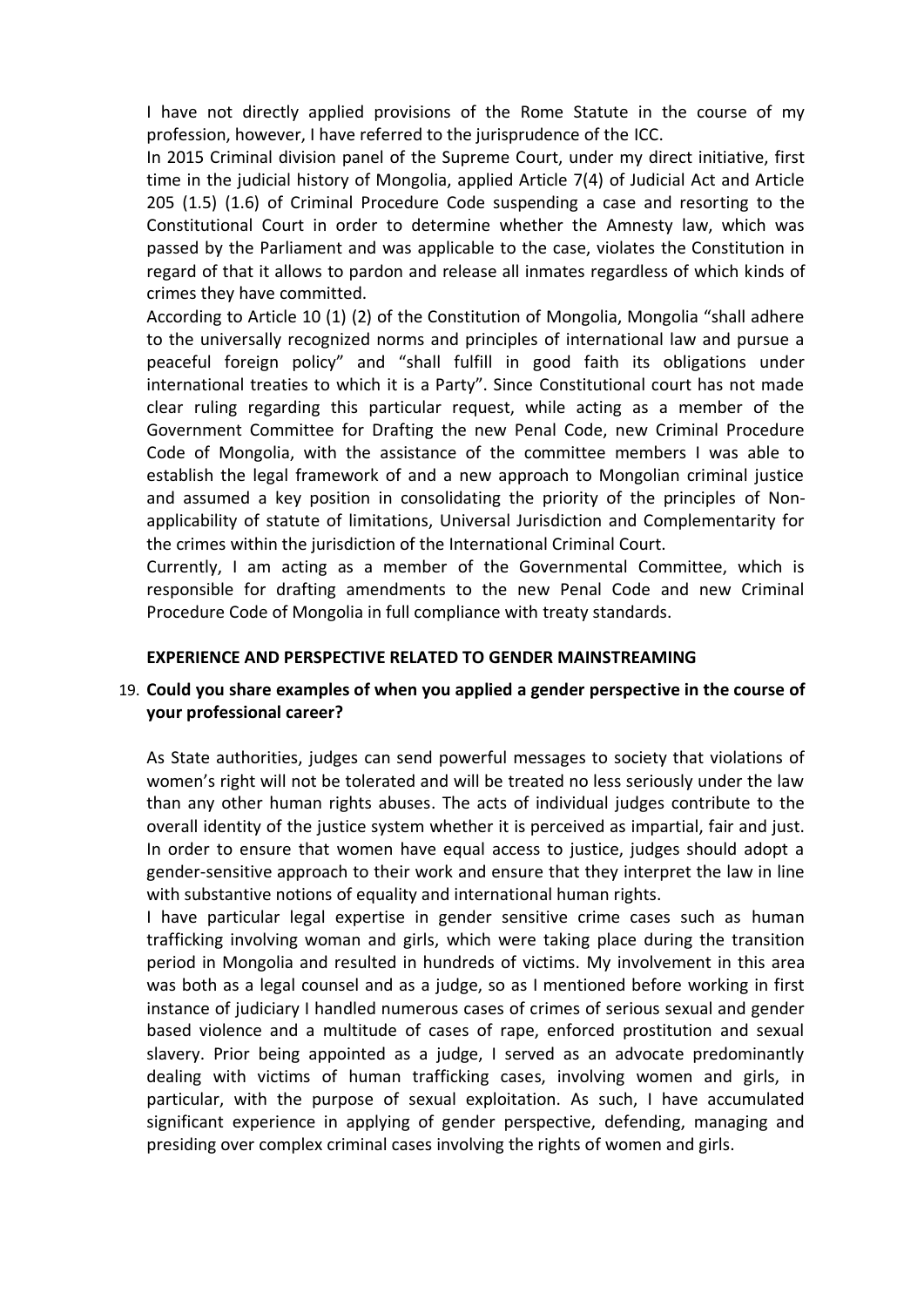Taking a gender sensitive approach to justice may at first glance appear to conflict with judges' duty of impartiality. In fact, impartiality does not require a gender blind approach. Disparate impact of laws on woman is not unjust and it is legitimate for judges to use differential treatment in law and policy in order to ensure an equitable outcome.

In criminal cases concerning violence against women, victims are involved in trials in the capacity of witnesses for the prosecution. It is important to bear in mind that the specific dynamics of gender-based violence, and in particular domestic violence, mean that the victim not only knows the offender but has had an intimate relationship with him. Because of this relationship, there is a high risk of repeated and escalated abuse, retaliation and threats against the victim. Thus, it is critical that victims receive protection from courts throughout the entire legal process.

# **CRITERIA OF HIGH MORAL CHARACTER, INDEPENDENCE, IMPARTIALITY AND INTEGRITY**

# 20. **What, in your opinion, does the Rome Statute requirement of "high moral character" mean and how do you embody these characteristics? What in your opinion would be contrary to "high moral character"?**

The requirements of high moral character should be regarded as being of equal importance as the requirements of competence and experience that are essential for practicing legal profession, in particular, to discharge judicial duties. Indeed, the moral integrity of a judge of the ICC is of primary importance in executing the mandate of the Rome Statute, in being able to ethically and effectively exercise ICC jurisdiction over those responsible for international grave crimes, including the redress of sexual and gender-based crimes.

I would like to define the expression of "high moral character", in particular, as a pattern of behavior that is consistent with the highest judicial ethical standards and that shows an absence of deceit or morally reprehensible conduct. An ICC judge cannot possess personality traits which suggest the likelihood of future misbehavior adversely affecting the international justice system.

During my over 20 years of serving in law enforcement, prosecution, and all instances of judiciary I have never been disciplined or censured by any governmental, professional disciplinary committees indicates that I embody the characteristics of "high moral character » with complete confidence.

Although the high moral character requirement typically has been defined in terms of qualities of truth, a high sense of honor, granite discretion, of the strictest observance of fiduciary responsibility, in the contrary to "high moral character" or moral turpitude can be defined as baseness, vileness or depravity in the duties which one person owes to another or to society in general.

While there is an important focus on sexual misconduct, I would like to emphasise that there is a wide range of unacceptable and disqualifying unethical conduct across genders, including but not limited to abuse of authority, corruption, racism, ableism, homophobia, sexual assault and other forms of violence.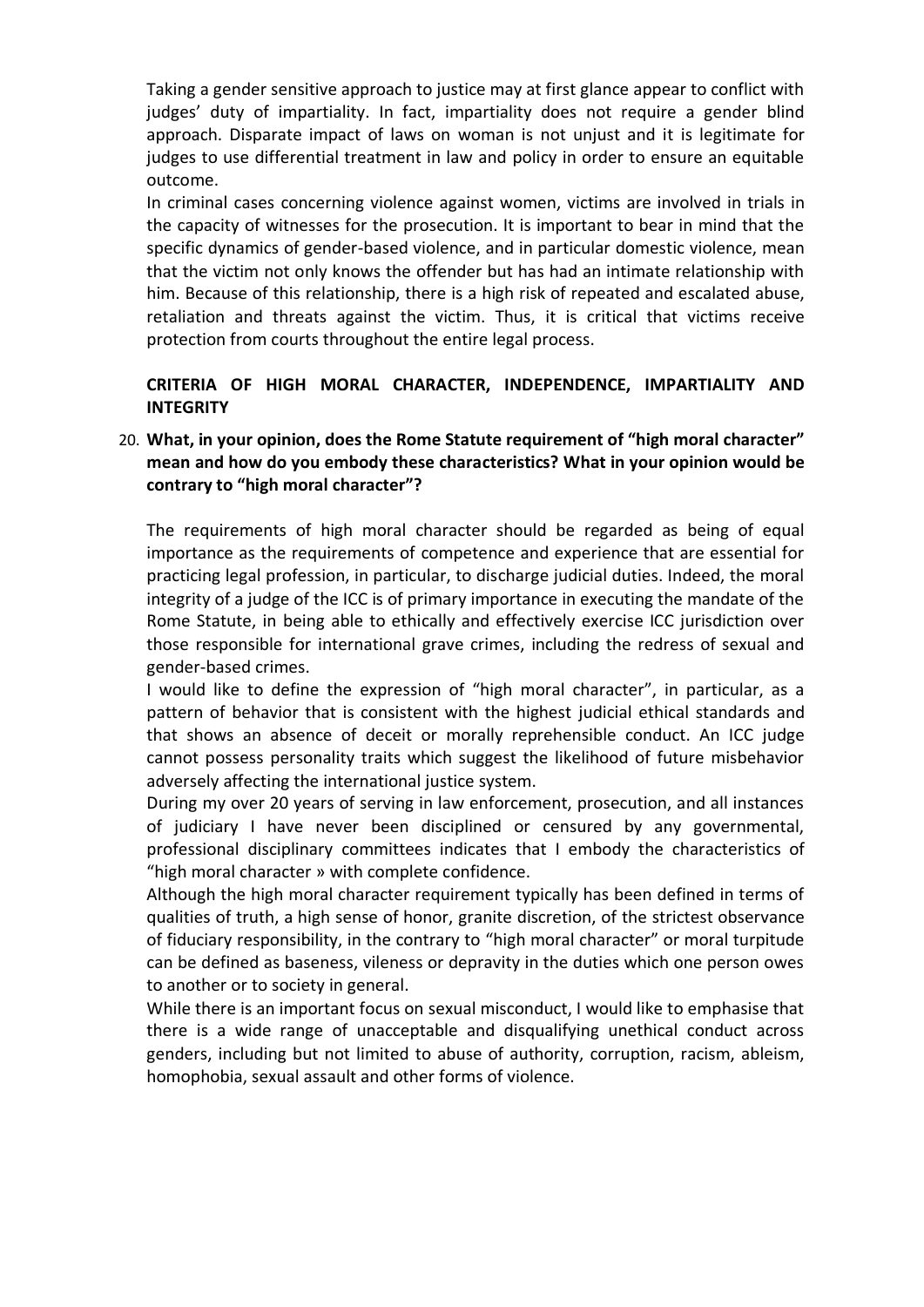21. **Have you ever resigned from a position as a member of the bar of any country or been disciplined or censured by any bar association of which you may have been a member? If yes, please describe the circumstances**.

No, I have never resigned from a position as a member of the bar of any country and I have not been disciplined or censured by any bar association in which I was involved.

22. It is expected that a judge shall not, by words or conduct, manifest or appear to condone bias or prejudice, including, but not limited to, bias or prejudice based upon age, race, creed, color, gender, sexual orientation, religion, national origin, disability, marital status, socioeconomic status, alienage or citizenship status.

### **a) What is your opinion on this expectation?**

Judicial independence requires complete impartiality from the judge's side. When adjudicating disputes between parties, the judge must be free from any connection, bias or bias that affects - or may be seen as affecting - his or her ability to rule independently.

Impartiality concerns not only the actual absence of bias and prejudice, but also absence of their perception. This twofold aspect is reflected in the often repeated words that justice must not only be done, but also be clearly noticed. The most important thing here, a judge must possess such strong personal qualities that can help him overcome obstacles that prevent him from staying unbiased.

# **b) Have you ever been found by a governmental, legal or professional body to have discriminated against or harassed an individual on these grounds? If yes, please describe the circumstances.**

No, I have never been found by a governmental, legal and professional body to have discriminated against or harassed an individual on above mentioned grounds.

# 23. **Are you aware of any formal allegations made about you related to professional misconduct, including allegations of sexual harassment, discrimination, or bullying, or any investigations regarding your alleged professional misconduct related to the same? If so, please explain.**

Yes, on September 12, 2019, a resident of Ulaanbaatar, Mongolia, Ganbold Ts, filed an allegation to the Disciplinary Committee of the General Judicial Council, condemning the entire Collegium of Criminal Judges of the Supreme Court of Mongolia, of which I was a member, of misconduct involving offensive conduct during a hearing of the case in which the applicant participated as a defendant. The Disciplinary Committee reviewed the application in accordance with the Disciplinary Rules for Judges and the Law on the Status of Judges and concluded that there were no grounds to believe that the law and regulations had been violated and the presiding judge along with other members of the Collegium exercised their power in full compliance with the Criminal Procedure Code.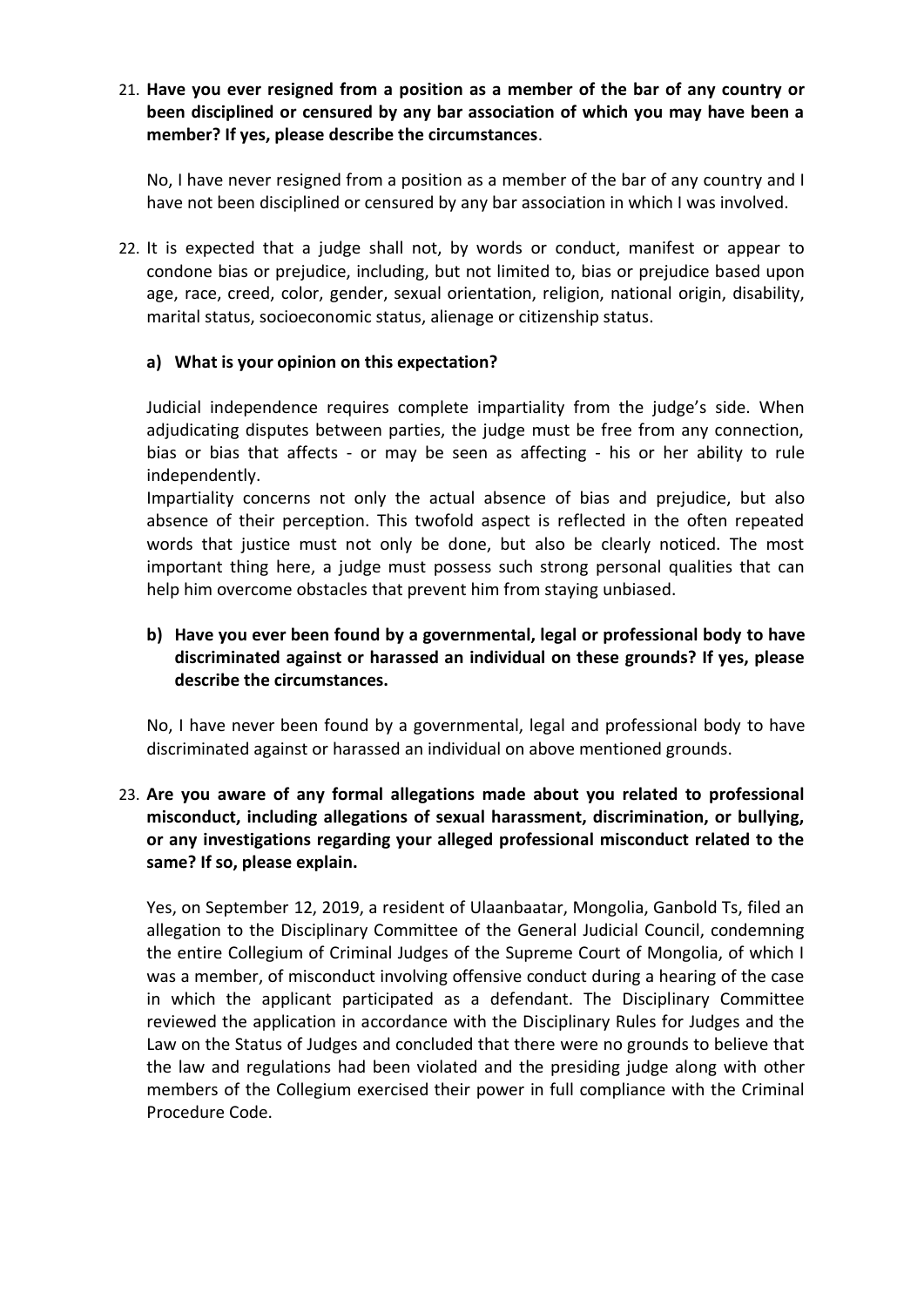It was common practice in Mongolia among lawyers to file disciplinary allegations against a panel of judges, who are in charge of a case in defense of which the lawyers involved, before various instances of state, legal or professional disciplinary and ethical bodies to postpone or delay a trial in order their clients would be eligible for the Statute of Limitation. From January 20, 2020, when the Mongolian Parliament has approved an amendment to the Criminal Procedure Code regarding the calculation of terms of limitations, the statute of limitations applies only to the investigation stage of the criminal process, but not to the adjudication stage in the courts.

# 24. **Do you have any reason to believe that any current or former colleagues or professional contacts, if asked, would share concerns regarding your professional conduct?**

No, not to my current knowledge. I have no reasons to believe that my current and former colleagues, or professional contacts would share concerns regarding my professional conduct, which might compromise my eligibility for the judicial office. I don't have any objections in terms of asking my close professional contacts about my professional conduct.

25. Article 40 of the Rome Statute and the ICC 'Code of Judicial Ethics' requires judges to be independent in the performance of their functions.

#### **a) What difficulties, if any, can you envisage in taking a position independent of, and possibly contrary to, the position of your government?**

The independence of a Judge of an international tribunal shall not be undermined by any inappropriate or unwarranted interference from a State of which the judge is a national. It is the duty of all governmental and other institutions to respect and observe the independence of the Judge.

Nevertheless, there is still a disparity between exercising these principles and current reality, which demonstrates that these principles should be firmly embedded. Throughout the history, the government has always had its own interests in a judicial process, particularly in anticipating that court decisions will potentially influence the interests of the State or States they have friendly relations with.

In my view, during the tenure of serving as a Judge of the Court one should completely disregard political interests of the country of origin and refrain from any situation, which might question and compromise the Judge's ability to properly perform judicial duties in an impartial manner, while interacting with government officials and authorities. The judge is then to refer to the specific ICC statues and regulations imposing ethical standards on matters concerning conflict of interest, particularly within the context of maintaining appropriate relationships between a Judge and authorities of the same origin. I would not hesitate to claim that the Judge would have to suspend his/her rights as a citizen of the home State and temporarily refuse the right and duties provided by the citizenship in order to maintain the mindset of an international citizen, who is impartial in its very sense when dealing with authorities of the home State. Nevertheless, it is also important to note that such affiliation will not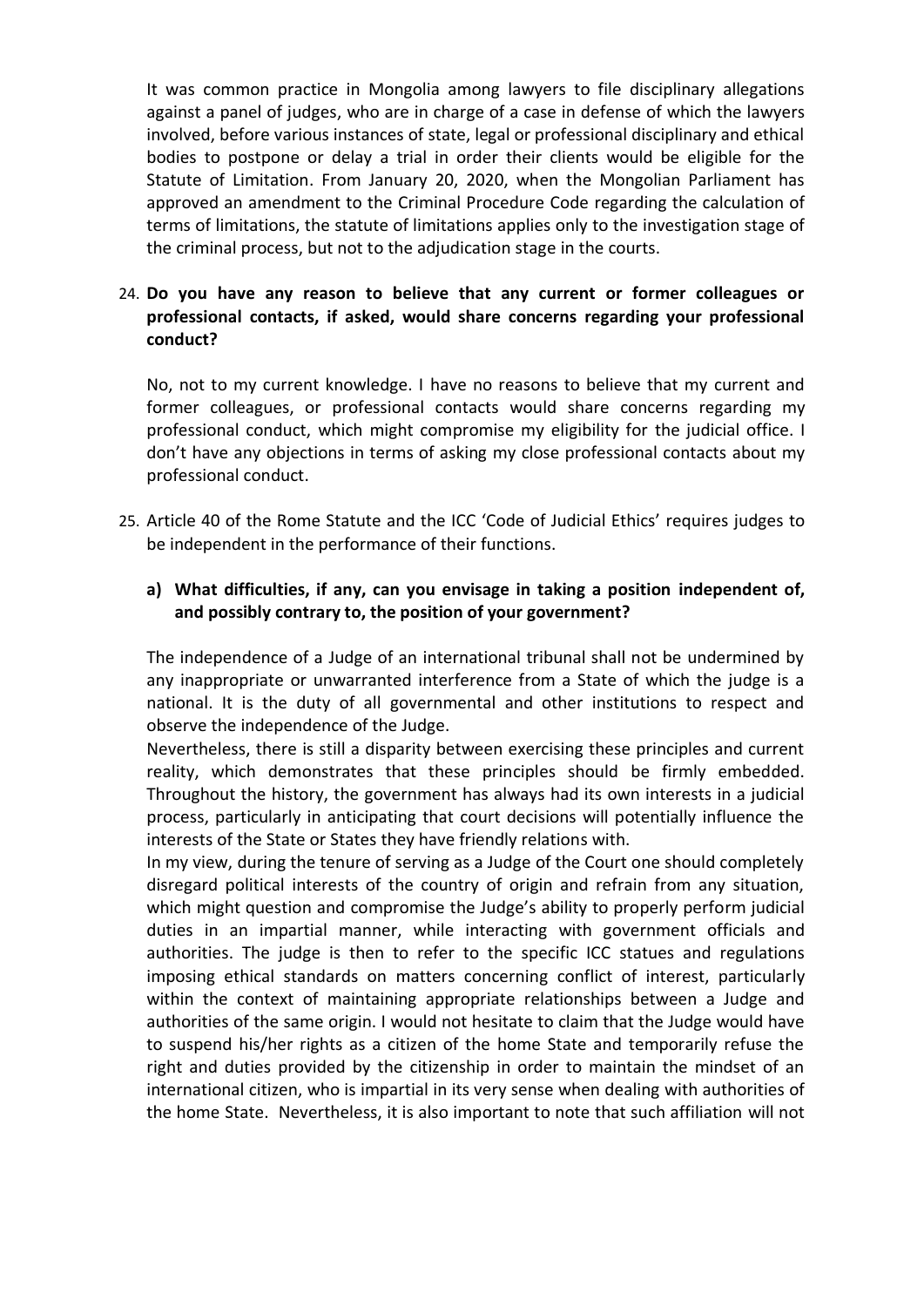serve as a prejudice to the obligations of an international judge to encourage own State to cooperate and support the ICC in this sense.

#### **b) How would you act in cases where significant (direct or indirect) political pressure was exerted upon you and/or you and your colleagues?**

Judges at the ICC will have high probability to have been subject to political pressures that could affect the independence of their position. There are two reasons to suppose in this way, these are ICC judges are selected by the representatives of State Parties, which always have own interests and influences, and controlling over the important court decisions that will affect particular interests of State Parties is in these judges' hand.

If judges, in case of serious political pressure was exerted upon them, do not take any action and simply surrender to the pressure and do exactly what politicians and other powerful interests want, this would be a complete abandonment of the judicial function and contrary to constitutional and legal requirements and traditions. Collectively and individually they have an ultimate duty to protect the integrity and independence of the judicial institution.

There are some actions that a judge can take and respond to the pressure. A judge who faced a political pressure might approach Chief Judge because he has accepted duty to respond, on behalf of the judges and personnel or the administration, to unlawful outside pressure upon the judges, the court, to the attacks on the court's judgments, personnel and the justice itself. Such statements may have strong impact to displace the menace at least for a time. There is another solution, to hire the media and press officers to expose the situation to the public. Taking hand of help of united national and international legal professional organizations such as the Bar, the Prosecutorial Office is powerful method to defend himself from political pressure for a judge. Can be included other international human right organisations. They have obligation to defend the judiciary, to remind politicians, the media and others of the precious heritage of judicial neutrality and independence. Individuals and politicians who have high reputation in society should do in appropriate cases.

#### 26. **Please describe specific measures you have undertaken to advance a work environment free of bullying, harassment, and other harmful behavior.**

Every judge must seek a way to address an issue integral to ensuring and promoting wellbeing, equality and diversity in the legal profession. The legal profession must uphold morality and integrity, so that it may advise upon and adjudicate cases of bullying and sexual harassment. However, the legal profession itself is not immune from these concerns. It is not that thing to shield and tolerate that some individual judges, through their behavior, create a workplace environment that contains elements of bullying, particularly in relation to judicial assistants and law clerks. Their descriptions of bullying included ridicule and derogatory language, undermining work results, constant unproductive criticism, and abuse of power or position.

The courts should address these issues proactively by implementing appropriate policies and internal training to ensure the vast majority of incidents are properly reported. Lack of accountability is often associated with the profile or status of the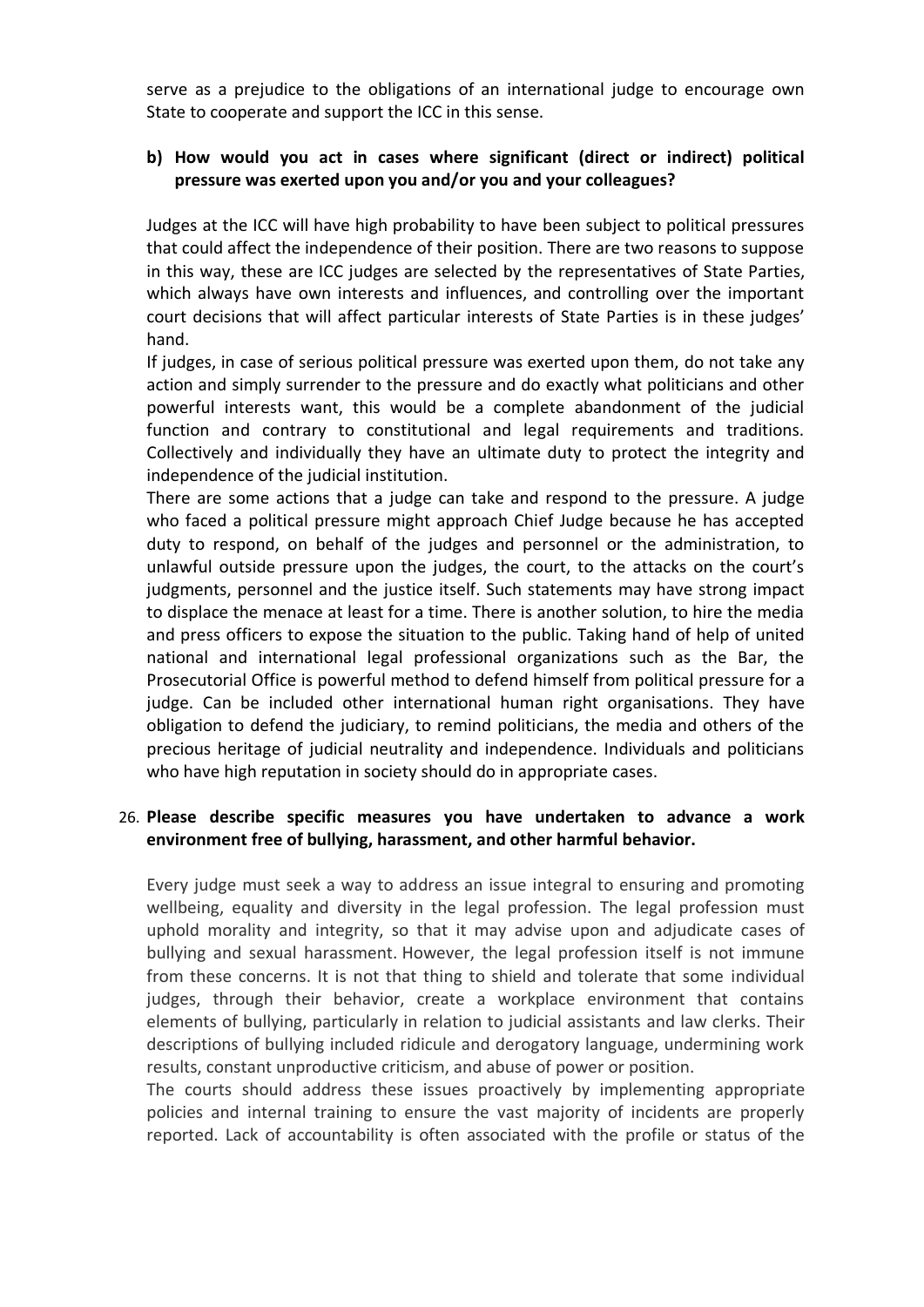offender, followed by fear of consequences oh the hand of victims. It was found that respondents working in the judiciary were more likely to be silent than other legal professions.

My personal experience in terms of struggling effectively with this kind of harmful behavior in our judiciary was very specific. If judicial assistants and law clerks belong to a minority group due to ethnicity, religion and gender, these circumstances place them at increased risk of being exposed to workplace bullying in a more severe way. Few months ago I accepted upon me the moral obligation to eliminate inappropriate workplace conditions created by co-workers and even some judges related to my judicial assistant who is a member of ethnic minority and religion. The situation has seriously affected his mental stability and work productivity so heavy as he chose to leave the profession entirely.

Firstly, I have approached to the Council of Judges to ensure resident judges and senior members of the Council are aware of what is taking place in our judiciary and with further establishment of awareness of patterns. At the followed meeting I have proposed adoption of amendments to the Code of Conducts of Judges and the Rules of Behavior of Judicial Personnel which are main framework of ethics and morals in the national courts. The amendments reflected the idea that ethnicity, gender and religion factors should be counted as aggravating elements of bullying and harassments.

Next my step towards fixing the situation was consulting with court staff, which included sharing information, providing them reasonable opportunity to express their views. Consultation enabled judges and other personnel to have input in developing policies and procedures for workplace bullying that are best suited to the needs of the courts.

Demanding the severe cases of bullying related to the assistant should be taken seriously and properly investigated, brought before a disciplinary panel and sanctioned if appropriate, was important part of my work at this stage. Even the complaints were rejected on the basis that it would not require disciplinary action to be taken, we have broke the popular belief confronting the bully might not always be the best solution and could make things worse, responding contrary to it we have sent a clear message to judges and other judicial personnel that the courts are serious about confronting workplace bullying and contribute to a positive workplace culture where unreasonable behavior is not tolerated. Judicial assistants and law clerks too are entitled to an environment free from bullying, harassment and prejudice.

#### **OTHER MATTERS**

- 27. The Rome Statute requires that judges elected to the ICC be available from the commencement of their terms, to serve a non-renewable nine-year term, and possibly to remain in office to complete any trials or appeals. A judge is expected to handle legal matters for at least seven hours per day, five days per week.
	- **a) Do you expect to be able to serve at the commencement and for the duration of your term, if elected?**